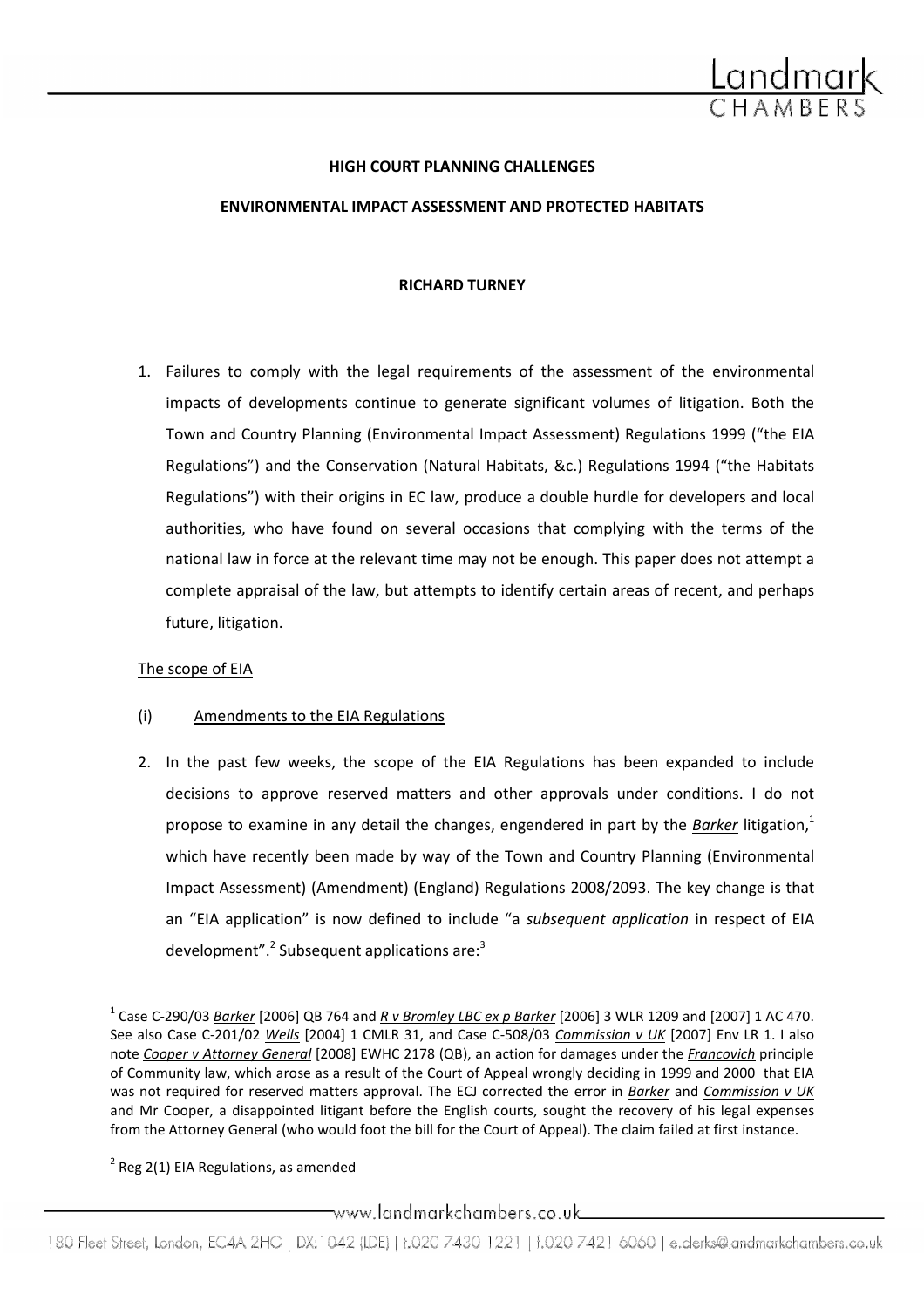

- a. Applications for an approval of a matter where the approval is required by or under a condition to which planning permission is subject;
- b. Applications for an approval of a matter where the approval must be obtained before all or part of the development permitted by the planning permission may be begun. In other words, the approval of reserved matters in the context of an outline planning permission.
- 3. A request for a screening opinion must now identify any planning permission which has been granted for the development in respect of which the subsequent application is made. Perhaps the most alarming element of the amendments is that "Schedule 1 applications" are now defined to include "subsequent applications in respect of Schedule 1 development". That means that any development following an approval in respect of an outline planning permission for Schedule 1 development is now itself EIA development, requiring in all cases the provision of environmental information. This will impose a considerable burden on developers of large schemes which fall within Schedule 1, and may encourage them to apply for full planning permission rather than an outline where any subsequent approvals will require an ES. It also raises the thorny question of what information will be required to be provided say, for example, where there is an approval required under condition for a matter of detail such as a junction scheme or planting.
- 4. The implementation of these amendments was always likely to raise difficulties which might explain the considerable delay since the final judgment in **Barker** - and doubtless they will engender a new generation of EIA disputes. The 2008 amendments also make new provision in respect of the determination of conditions in minerals permissions, to ensure that that system of approvals is caught where appropriate by the duty to undertake an EIA.
- (ii) Edwards

 $\overline{a}$ 

5. Putting those amendments to one side, in the past two years a broader issue as to the scope of EIA has arisen. It is inherent in the scheme of the EIA Regulations that, as a matter of domestic law, an EIA can only be required in the context of an application for planning

\_www.landmarkchambers.co.uk\_

 $3$  Reg 2(1) EIA Regulations, as amended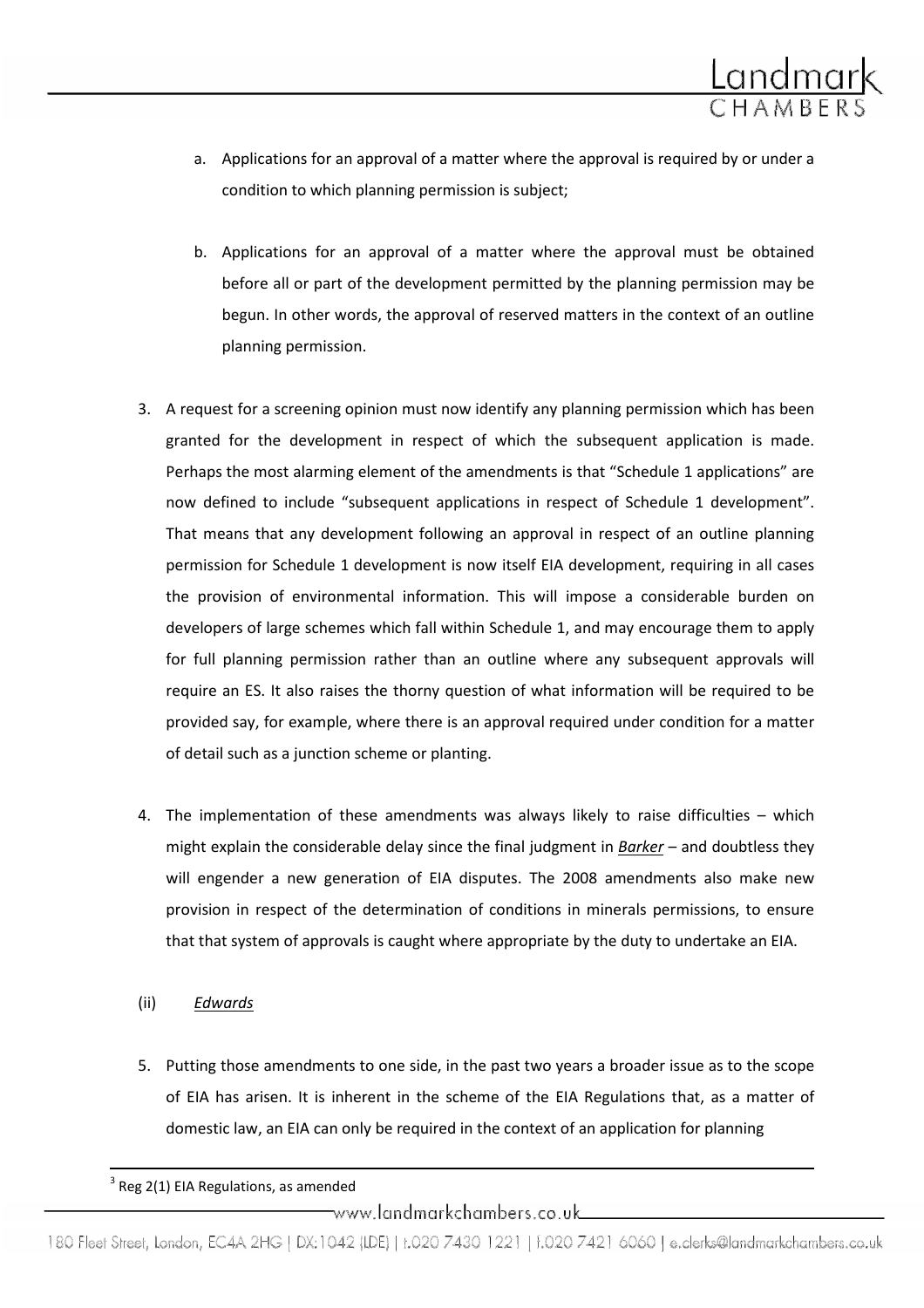

permission (or, following the recent amendments, applications for the approval of reserved matters or under conditions). It follows that an EIA will, as a matter of domestic law, only ever be required in the case of "development" as defined in the Town and Country Planning Act 1990. It is not clear whether that satisfies the requirements of the EIA Directive.<sup>4</sup>

- 6. In R (Edwards) v Environment Agency [2008] UKHL 22; [2008] Env LR, a PPC permit had been granted by the Environment Agency to the interested party, a multinational cement manufacturer, to allow them to burn tyres as a partial replacement for coke in their cement kiln. The regulations under which the permit application is considered (the Pollution Prevention and Control (England and Wales) Regulations 2000/1973) allow the EA to regulate harmful effects to the atmosphere by limiting the quantity of polluting matter that a given activity may emit and by imposing quantitative limits by reference to the surrounding air quality on how much the environment may be polluted. In other words, there is consideration of the pollution caused by the particular process which is the subject of application, and then consideration of the effect of that pollution in the context of the existing air quality.
- 7. The EA's role in emissions control deserves a lecture, if not a whole seminar, in its own right. For present purposes, the important thing about **Edwards** was what was said about EIA. Part of the challenge in Edwards was founded on the contention that the approval for the change of fuel in the kiln was an approval for EIA development, and therefore that EIA was required. The argument was that, in terms of the EIA Directive, the use of old tyres as a fuel was a project for the disposal of waste, falling within Annex I of the Directive and therefore demanding EIA, or at least within Annex II requiring an EIA if there were likely to be significant environmental effects. On this particular point, the House of Lords were split.
- 8. Lord Hoffmann, with whom Lord Hope and Lord Walker agreed, concluded that a change of the fuel used in a kiln could not be a "project" for the purposes of Article 1 of the EIA Directive because the definition of project "appears to contemplate the creation of something new and not merely a change in the way existing works are operated".<sup>5</sup> Lord Hoffmann found support for that proposition in the Annexes themselves, which suggest in

 $^5$  [51]

 $\overline{\phantom{0}}$ 

 $\equiv$ www.landmarkchambers.co.uk $\equiv$ 

<sup>4</sup> Directive 85/337 EEC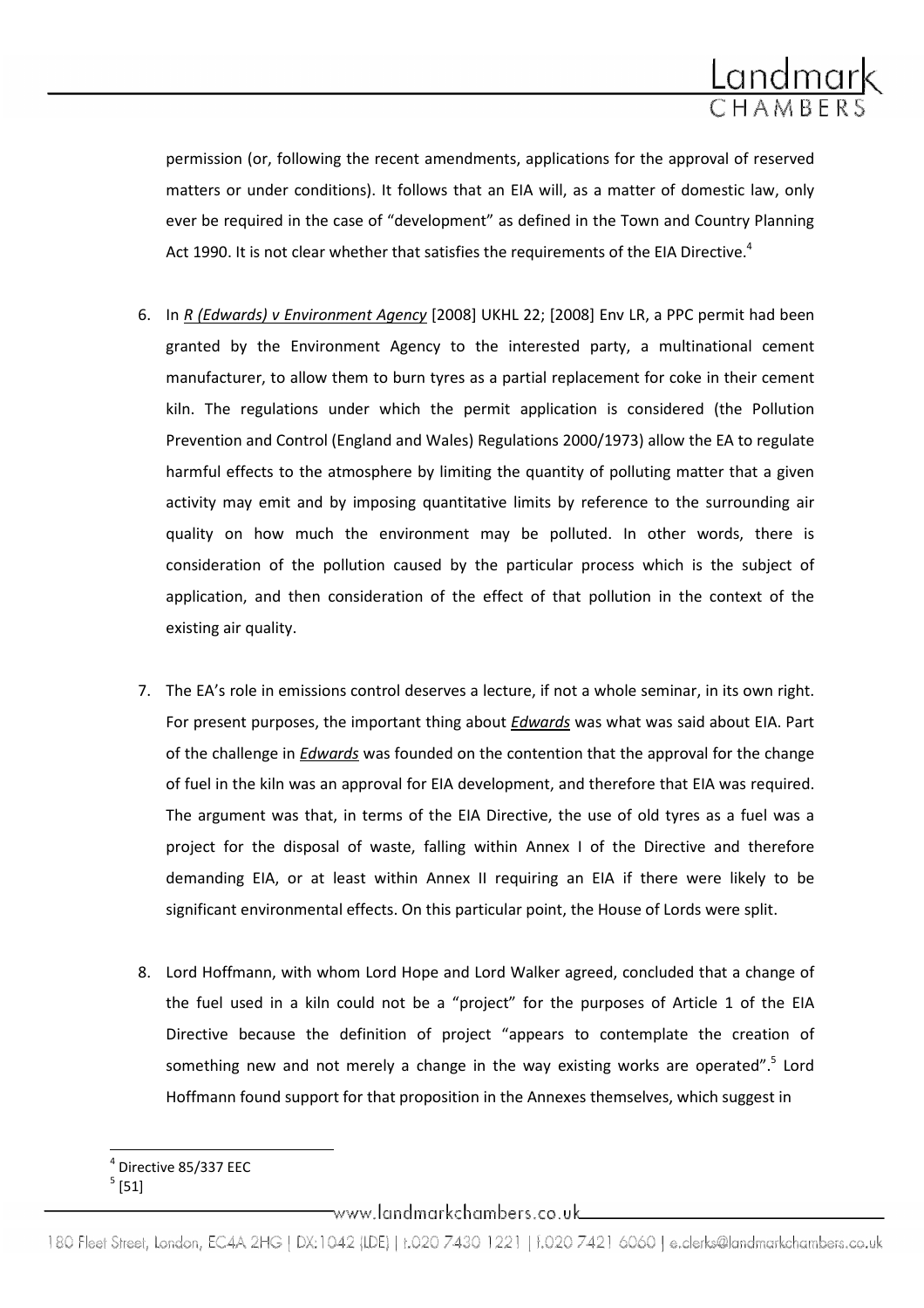

their descriptions of development the creation of something new. It followed that, if the change of the fuel was to fall within the EIA Directive at all it must fall within the category in Annex II of a "change" in a project. $^6$  Given that there were no significant environmental effects arising from the change of fuel, no EIA would be required. However, his lordship found that, whilst the point seemed clear to him, it could not be considered *acte claire* and therefore a reference to the ECJ would have been required if the point was necessary for the determination of the appeal.

9. Lord Mance disagreed, and Lord Brown agreed with him:

[83] … I would have regarded it as probable that the change to tyre burning would have brought the project within Annex I para.10 (rather than Annex II para.13 ) of Directive 85/337/EEC . I say this for a combination of reasons. First, the language versions of Art.1 of the Directive that I have inspected appear to vary quite considerably. The German is the most sparse. But others with their various final references to "the execution of … schemes" (English) or "the realisation of … works" (French, Spanish, Dutch and Danish) are on their face more expansive. Further, both Annexes I and II list "projects" within Art.1 , and it seems clear from the nature of some of these projects that activities not involving construction works may be "projects": for example, in Annex II , intensive fish farming ( para.1(f) ), treatment of intermediate products and production of chemicals ( para.6(a) ), manufacture or packing and canning of various products ( para.7 ) or storage of various items ( paras 3(c) and (e) and 11(e) ).

[84] Second, the plan to change to tyre burning did in any event involve not inconsiderable physical adaptation of the company's site and plant. This is described in part 4.1 of its detailed application to allow burning of tyres. They were to be discharged into a covered reception area, from which they were to be transferred by crane or mechanical conveyors into a storage area (holding up to 300 tons) fitted with smoke detectors linked with an alarm and with a water spray system. From there they were to be extracted mechanically and conveyed to a metering system inside the pre-heater tower and then fed to the combustion chamber via an airlock system. All this, including the vital combustion chamber was new.

[85] Third, the European Court has said repeatedly that "the scope of Directive 85/337 is very wide and its purpose very broad"…

 $\overline{a}$ 

www.landmarkchambers.co.uk\_\_\_\_\_\_\_\_\_

 $^6$  See Article 13 of Annex II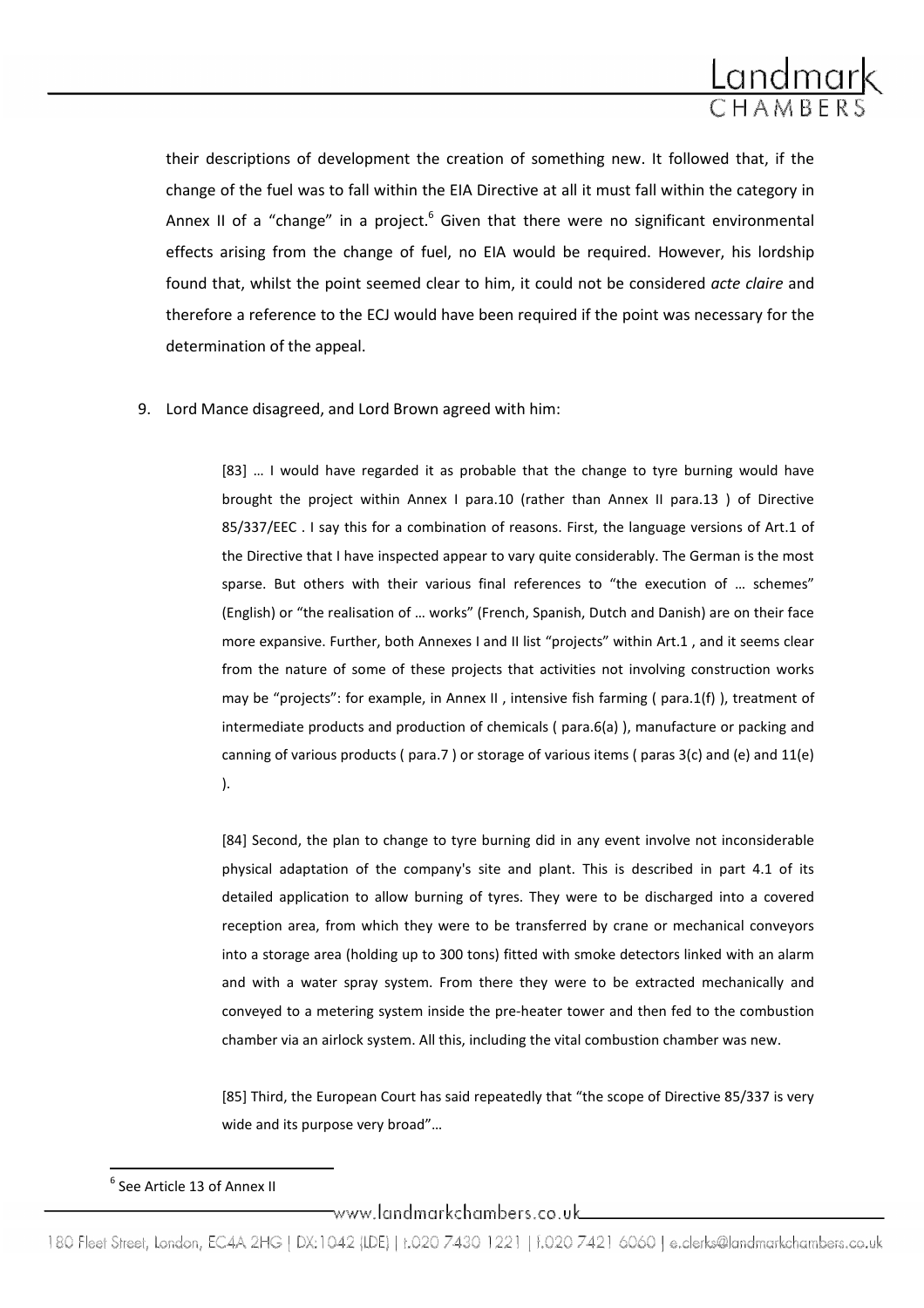

- 10. On the facts, the disagreement between their lordships was not material because the information provided by the applicant for the permit would have been adequate to satisfy the requirements of EIA, if EIA were required. If the change in the process to the burning of waste tyres fell within Art 13 of Annex II, the conclusion that there were no significant environmental effects meant that there would be no duty to carry out an EIA in any case. It followed that there was no need for a reference to the ECJ on this point.
- 11. In my view there are several important points arising from Edwards:
	- a. Each member of the committee agreed that the process change approved by the grant of the PPC permit would be caught by the EIA Directive, whether as a project for the disposal of waste under Annex I (Lords Brown and Mance) or as a change to an Annex I project under Art 13 of Annex II (Lords Hoffmann, Hope and Walker). In other words, the EIA Directive can, prima facie, apply outside the context of "development" as defined in the 1990 Act; $^7$
	- b. The House of Lords disagreed as to whether a process change (without significant physical development) can amount to a "project" within the meaning of the EIA Directive, and would have referred the matter to the ECJ if the matter was determinative to the outcome of the appeal;
	- c. The EIA Directive was complied with either because there were no significant environmental effects, or because the requisite environmental information was in fact taken into account.
- 12. The prospect of the EIA Directive applying outside the scope of development control suggests that there is at least a partial failure on the part of the UK to transpose the requirements of the Directive. The EIA Regulations only apply in the context of the planning process. The point has been canvassed before in both the English courts and at the ECJ.

 $\overline{\phantom{0}}$ 

 $7$  There was no planning application for the change of fuel.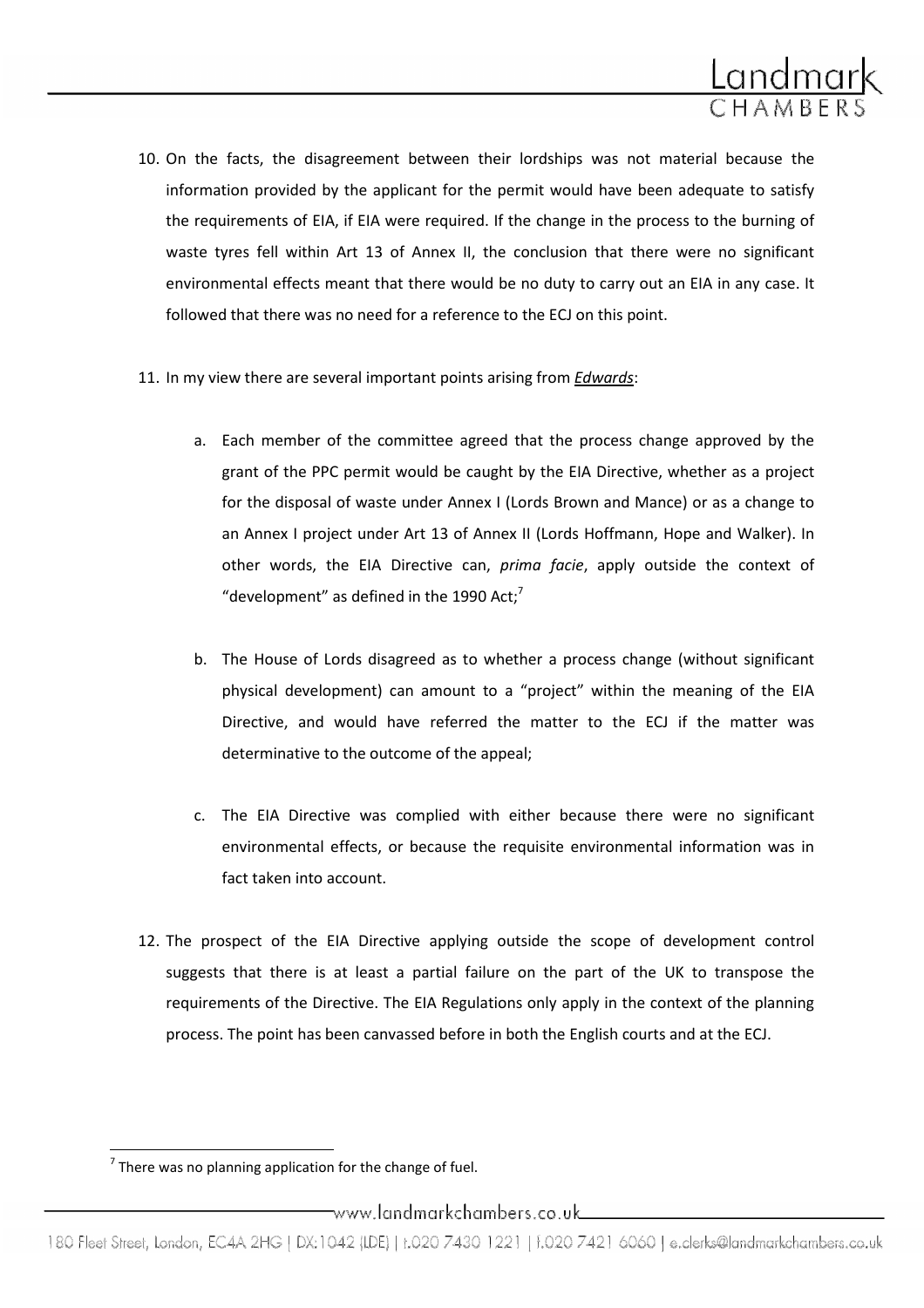

- 13. The first relevant case is R (Lowther) v Durham CC [2002] Env LR 13, where it was argued that a similar process change to that in *Edwards* amounted to a material change of use requiring planning permission. That of course is the way in which changes to processes can be caught by the planning regime, and therefore by the EIA Regulations. The Court of Appeal held that an alteration in the source of power or fuel used for a process is capable of constituting a material change of use, but it would always be a question of fact and degree.<sup>8</sup> On the facts of that case, there was no material change of use.
- 14. In R (Horner) v Lancashire CC [2008] Env LR 10, the Court of Appeal considered whether the erection of machinery at a cement works to handle animal waste derived fuel required an EIA. The Court dismissed a challenge to the "floorspace" thresholds set out in the EIA Regulations, holding that the measure was not confined to conventional floorspace and could be given a broad interpretation. However, Sedley LJ gave this short but ominous judgment in agreement:<sup>9</sup>

[102] It is difficult not to have misgivings about a planning mechanism which, by being based on simple floorspace, allows single storey structures of unlimited height to escape environmental control so long as their "footprint" is less than 1000m<sup>2</sup>. But it is not open to the court to scrap a criterion laid down by domestic law in presumptive conformity with the EIA Directive , and to adopt instead a default rule of its own making, even if such a rule better reflected—as it might well do—the intentions of the Directive. Where no floorspace is involved at all, for example where there is a change of system only, resort to the Directive may be legitimate. For the rest, the default process, if there is one, has to lie in the Secretary of State's power to give a direction that a particular development is an EIA development.

- 15. The underlined passage demonstrates that there are doubts about the adequacy of transposition of the EIA Directive in the context of process changes.
- 16. One way through the difficult issue raised by Edwards is to revert to the domestic law relating to changes of use. A change of use which has significant environmental effects would be likely to be considered a material change of use requiring planning permission. So long as

<sup>&</sup>lt;sup>8</sup> Per Lord Phillips MR, [79] – [88].<br><sup>9</sup> Emphasis added

www.landmarkchambers.co.uk\_\_\_\_\_\_\_\_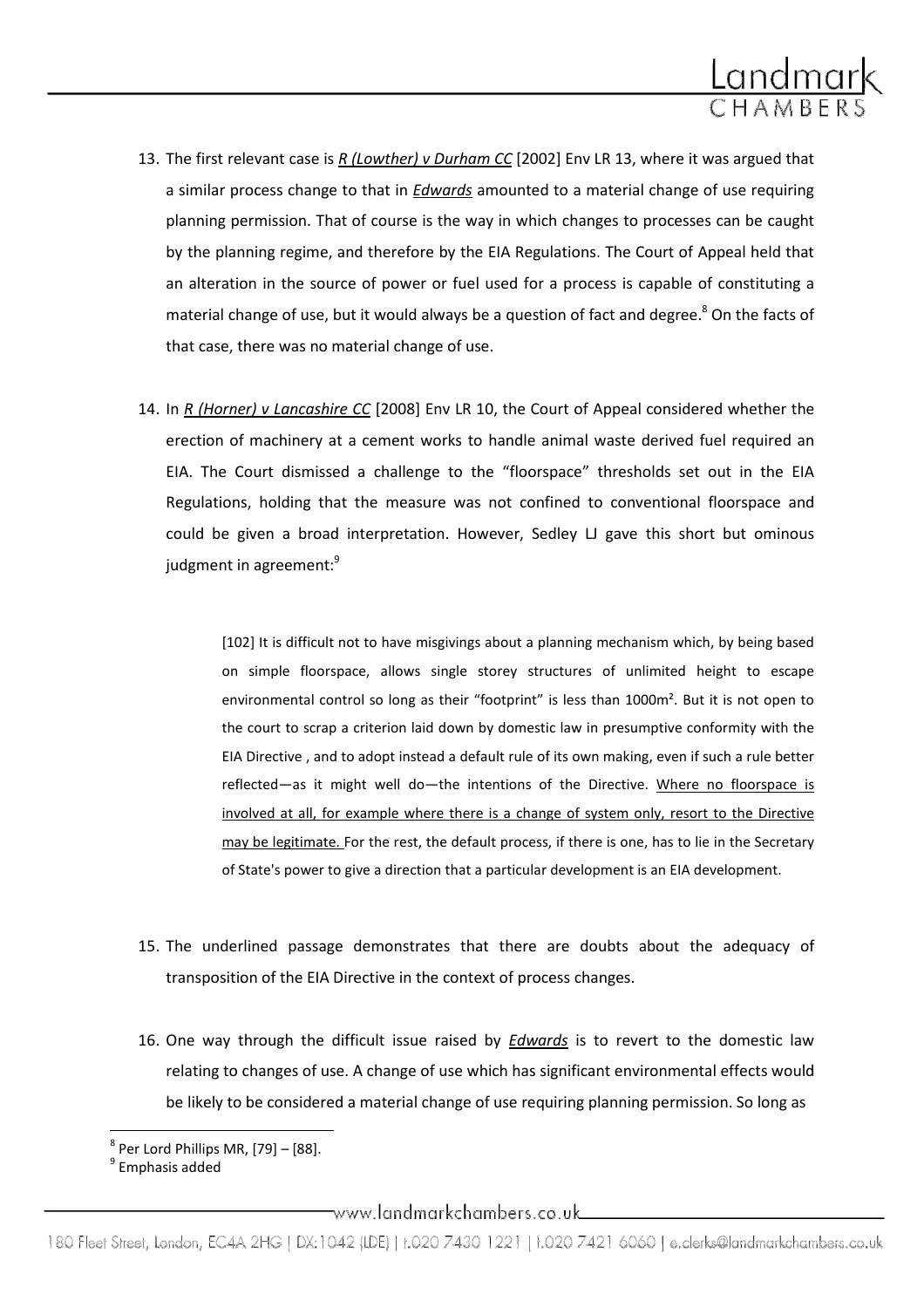

the change of use did not constitute a new "project" falling within Annex I of the Directive (i.e., so long as the majority view of the House of Lords in *Edwards* wins the day, if and when there is a reference to the ECJ), that threshold would neatly dovetail with the requirements of the EIA Directive. Changes of use with no significant environmental effect would not, in any case, require EIA.<sup>10</sup> The extent to which this reasoning shuts the gap between authorisations which may require EIA as a matter of Community law but which are not caught by the EIA Regulations remains to be seen.

- 17. I also note this year's ECJ judgment in Case C-2/07 Abraham v Wallonia [2008] Env LR 32, which concerned an extension to Liege-Berset Airport in Belgium. The defendant regional authority had entered into agreements with freight carriers for the adaptation of the runway, the provision of a new control tower and various other works to allow the airport to operate 24 hours a day, 365 days a year for freight flights. One question referred from the national court was whether an agreement between a public authority and a freight undertaking could in itself amount to a "project" for the purposes of the EIA Directive. It was held that it could not. The ECJ stated that projects must be "works or physical interventions", a definition which does not particularly assist in the context of the debate in Edwards. However, the ECJ also pointed out that such an agreement may amount to development consent, entitling the undertaking to proceed with the works, depending on the provisions of national law. Such an agreement may be an "in principle" decision, requiring EIA. $^{11}$ Furthermore, the provisions of the EIA Directive could not be circumvented by splitting the project up into several stages, and seemingly not by splitting the decision-making into a number of stages. The Advocate General's view was that such a commercial agreement between a public authority and an undertaking should be regarded as the first stage of a consent procedure "if and in so far as it limits the discretion of the competent national authorities in subsequent consent procedures".<sup>12</sup>
- 18. It is also worth mentioning R (England) v London Borough of Tower Hamlets [2006] EWCA Civ 1742, where the Court of Appeal held that it was potentially arguable that domestic law

l

www.landmarkchambers.co.uk\_

180 Fleet Street, London, EC4A 2HG | DX:1042 (IDE) | t.020 7430 1221 | f.020 7421 6060 | e.clerks@landmarkchambers.co.uk

<sup>&</sup>lt;sup>10</sup> Although the screening process would of course be lost, and one would have to revert to the doctrine of "substantial compliance".

 $11$  On the basis of Wells, cited above.

 $12$  Opinion of AG Kokott, [77]. It can be anticipated that such a situation would not arise in the UK, where a contractual agreement could not be entered into which would fetter the discretion of a public authority when it came to dealing with a subsequent planning application.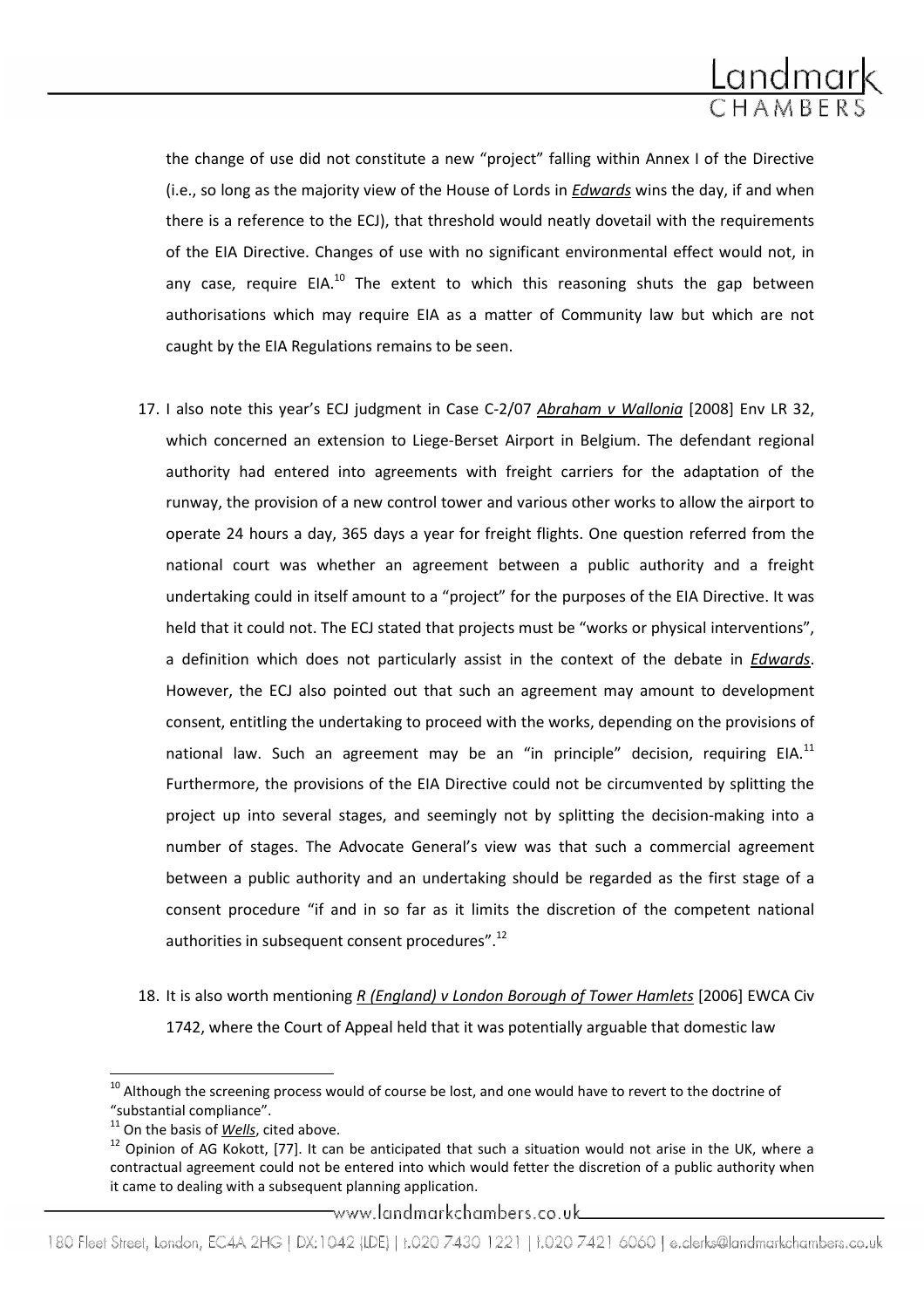

failed to properly transpose the EIAD in respect of demolitions. Again, because the whole EIA process is premised on the need for planning permission, where demolition is exempted from the definition of "development" in the 1990 Act, there is no question of an EIA being required as a matter of domestic law. In *England* leave to appeal was refused on other grounds, but the Court expressly authorised reference to their judgment in other proceedings, as an exception to the normal rule for judgments on permission application.

19. The question of when an EIA is required cannot, because of the Community law backdrop, be answered once and for all by reference to whether planning permission is required for what is proposed. That presents a significant challenge for those bodies (such as the EA) which have to grapple with applications that are not necessarily made in parallel to a planning application. It also raises a question as to whether more should be done by local planning authorities in assessing process changes such as those in *Edwards* against the "material change of use" yardstick.

# Cumulative effects

- 20. Schedule 3 to the EIA Regulations requires the decision-maker to have regard to the "cumulation with other development". That raises the question of what "cumulation" is in this context. That issue is also of significance in the context of the Strategic Environmental Assessments of planning policy under the Environmental Assessment of Plans and Programmes Regulations 2004 (SI 2004/1633), which I do not consider here.
- 21. The question of what amounts to cumulation was addressed in  $R$ (Tree and Wildlife Action Committee Ltd) v Forestry Commissioners [2008] Env LR 5. That case concerned the Environmental Impact Assessment (Forestry) (England and Wales) Regulations 1999 (SI 1999/2218) which implement Council Directive 85/337/EEC in respect of forests and which mirror the EIA Regulations on this point. The development proposed was deforestation and development of around 5ha of a 19ha area of woodland for football pitches and car-parking. Collins J held that the deforestation must be analysed in cumulation with the future use of the football pitches:<sup>13</sup>

it will be a question of fact in an individual case whether it can properly be said that there is a cumulation, whatever that means in the context. Clearly it would not be possible to say

 $\overline{a}$ 

\_www.landmarkchambers.co.uk\_

<sup>&</sup>lt;sup>13</sup> [36], emphasis added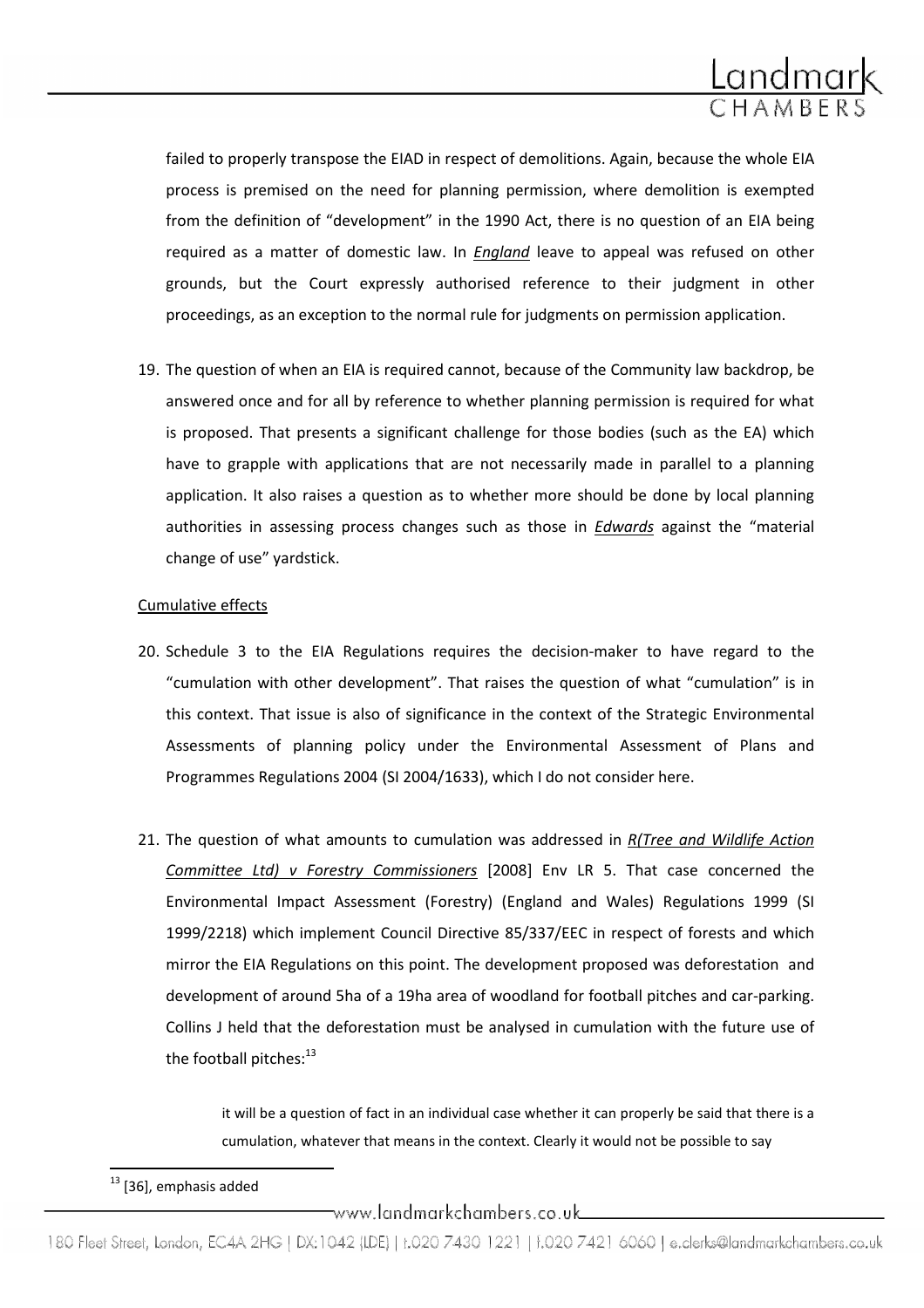

merely because there were developments proposed which were nothing to do directly with the one in question but happened to be nearby, that that would bring this into play. It is a question of fact: proximity, combined effect and so on, are all factors which would have to be taken into account. However this is an exercise which any planning authority has to carry out, because there are similar provisions under the [EIA Regulations].

- 22. Cumulation is not, of course, simply adding together the effects of the separate proposals. In R (Mortell) v Olham MBC [2007] EWHC 1526 (Admin), Sir Michael Harrison quashed three outline planning permissions where a negative screening opinions had been produced. The Council had granted three separate planning permissions for urban redevelopments at sites all governed by the same Masterplan. Each screening opinion simply referred (in identical terms in each case) to the fact that the proposal formed part of a wider redevelopment. It then concluded that, in comparison to the existing use of the sites, the proposal would have no greater impacts on the environment. The judge accepted the claimant's argument that the point about cumulative effects is that they may have a magnitude and significance which the individual components do not have. Merely simultaneously assessing the effects of three developments is simply not grappling with accumulation.
- 23. However, as R (Littlewood) v Bassetlaw District Council [2008] EWHC 1812 (Admin) demonstrates, cumulation is not a question to be answered in the abstract. In that case planning permission had been granted for part of a site which was likely to be subject to extensive redevelopment. No Masterplan had been brought forward to lay out what was to follow. It was argued that the application should be considered in light of the further development proposed. Sir Michael Harrison held:<sup>14</sup>

… at that time no proposals had yet been formulated by Laing for the rest of the site for the reasons that I have mentioned. I simply do not see how there could be a cumulative assessment of the proposed development and the development of the rest of the site pursuant to the EIA Regulations when there was no way of knowing what development was proposed or was reasonably foreseeable on the rest of the site. The site was not allocated for development in the local plan. No planning application had been made and no planning permission given in respect of the rest of the site, and no proposals had yet been formulated for that part of the site. There was not any, or any adequate, information upon which a cumulative assessment could be based. In my judgment, there was not a legal requirement

<sup>14</sup> At [32]. Permission to appeal was refused after an oral hearing before Richards LJ last week.

 $\overline{a}$ 

www.landmarkchambers.co.uk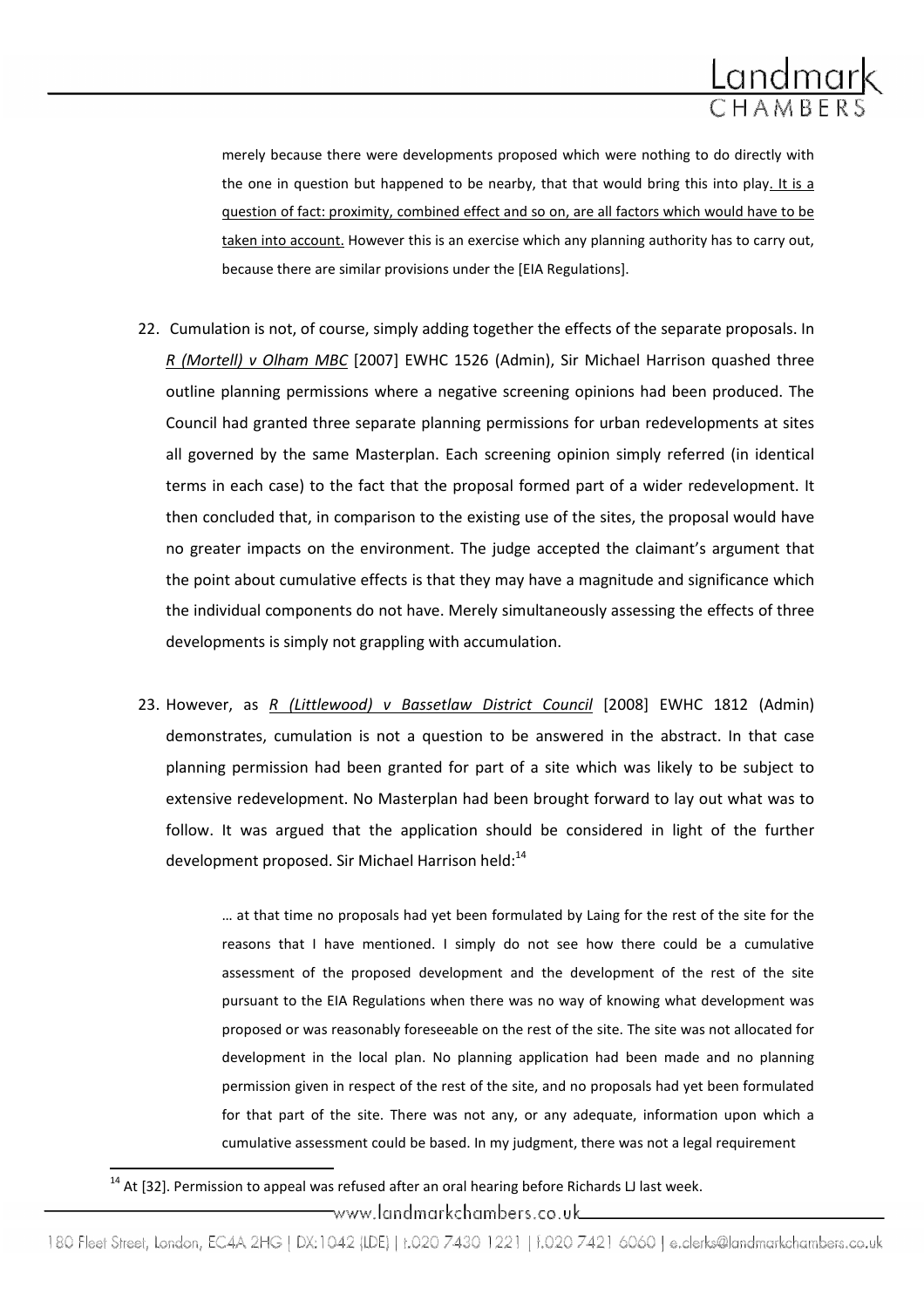

for a cumulative assessment under the EIA Regulations involving the rest of the Steetley site in those circumstances.

# Taking into account the mitigation of adverse effects

- 24. To what extent should provisions to mitigate the adverse effects of a development proposal be taken into account in assessing the environmental effects of the proposal in the context of EIA or "appropriate assessment" under the Habitats Regulations?
- 25. In Gillespie v First Secretary of State [2003] Env LR 30, the Court of Appeal quashed a grant of planning permission which had assumed that a planning condition requiring a comprehensive investigation of contaminated land provided a "complete answer" to the question of whether there were likely to be significant effects on the environment. In so doing, Pill LJ said:

[40]… In the circumstances, it was necessary to consider the stage which the site investigation had reached (condition VI requires a future site investigation in detail to be undertaken), the nature and extent of the scheme for remediation, including its uncertainties, the effects on the environment during the remediation and the likely final result. The condition is properly drafted but itself demonstrates the contingencies and uncertainties involved in the development proposal, as does the evidence of Mr Simmons already quoted.

[41] When making the screening decision, these contingencies must be considered and it cannot be assumed that at each stage a favourable and satisfactory result will be achieved. There will be cases in which the uncertainties are such that, on the material available, a decision that a project is unlikely to have significant effects on the environment could not properly be reached. I am not concluding that the present case is necessarily one of these but only that the test applied was not the correct one. The error was in the assumption that the investigations and works contemplated in condition VI could be treated, at the time of the screening decision, as having had a successful outcome.

26. Gillespie was taken, for a short while, to mean that conditions which effected mitigation of environmental effects should be disregarded in the screening process. In R (Catt) v Brighton and Hove CC [2007] Env LR 32 Pill LJ revisited the point in respect of a decision to grant planning permission for a new football stadium:

www.landmarkchambers.co.uk\_\_\_\_\_\_\_\_\_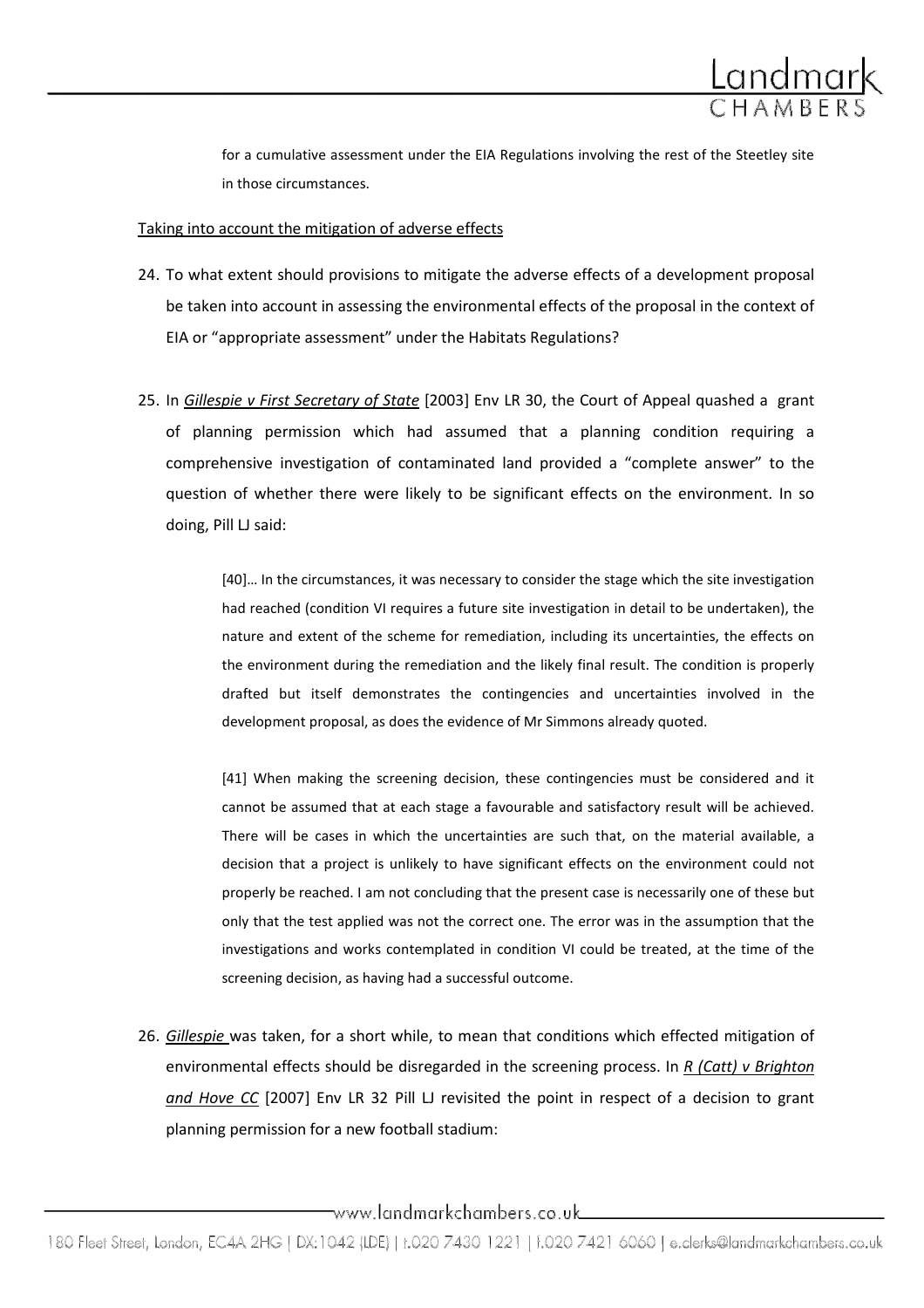

[31]… In the present case, it would be ludicrous to ignore conditions imposed as to the frequency of football matches, the days on which they may be played and the music which may accompany them. An activity involving thousands of people which occurs daily has more effect on the environment than one which occurs on a limited number of occasions a year and for no more than a few hours on each occasion.

[33]… There will be cases, such as Gillespie , where the uncertainties present, whether inherent or sought to be resolved by conditions, are such that their favourable implementation cannot be assumed when the screening opinion is formed.

…

[34] On the other hand, there will be cases where the likely effectiveness of conditions or proposed remedial or ameliorative measures can be predicted with confidence. There may also be cases where the nature, size and location of the development are such that the likely effectiveness of such measures is not crucial to forming the opinion. It is not sufficient for a party to point to an uncertainty arising from the implementation of the development, or the need for a planning condition, and conclude that an EIA is necessarily required. An assessment, which almost inevitably involves a degree of prediction, is required as to the effect of the particular proposal on the environment, and a planning judgment made.

- 27. The Court of Appeal visited the point again in R (Dicken) v Aylesbury Vale DC [2008] Env LR 20, where planning permission had been granted for buildings to house a chicken farm which incorporated an "oli-free roosting system", designed to keep the environment free from odour, vermin and flies. It was argued that, in screening the development, the roosting system should have been disregarded. Laws LJ rejected this argument, holding that the roosting system was "part and parcel" of the development, which the decision-maker was entitled to bear in mind whilst screening the application.
- 28. The point about mitigation measures arose again in the context of appropriate assessment under the Habitats Regulations in R (Hart DC) v SSCLG [2008] 2 P&CR 16. That case concerned housing development close to part of the Thames Basin Heaths SPA. One potential adverse effect on the SPA of new housing was that the new residents would be inclined to walk their dogs on the SPA, running the risk of disturbing protected bird species which nest on the ground. Part of the proposal was therefore for the provision of a "Suitable Alternative Natural Greenspace" or SANG which would draw people away from the SPA. It was argued by

www.landmarkchambers.co.uk\_\_\_\_\_\_\_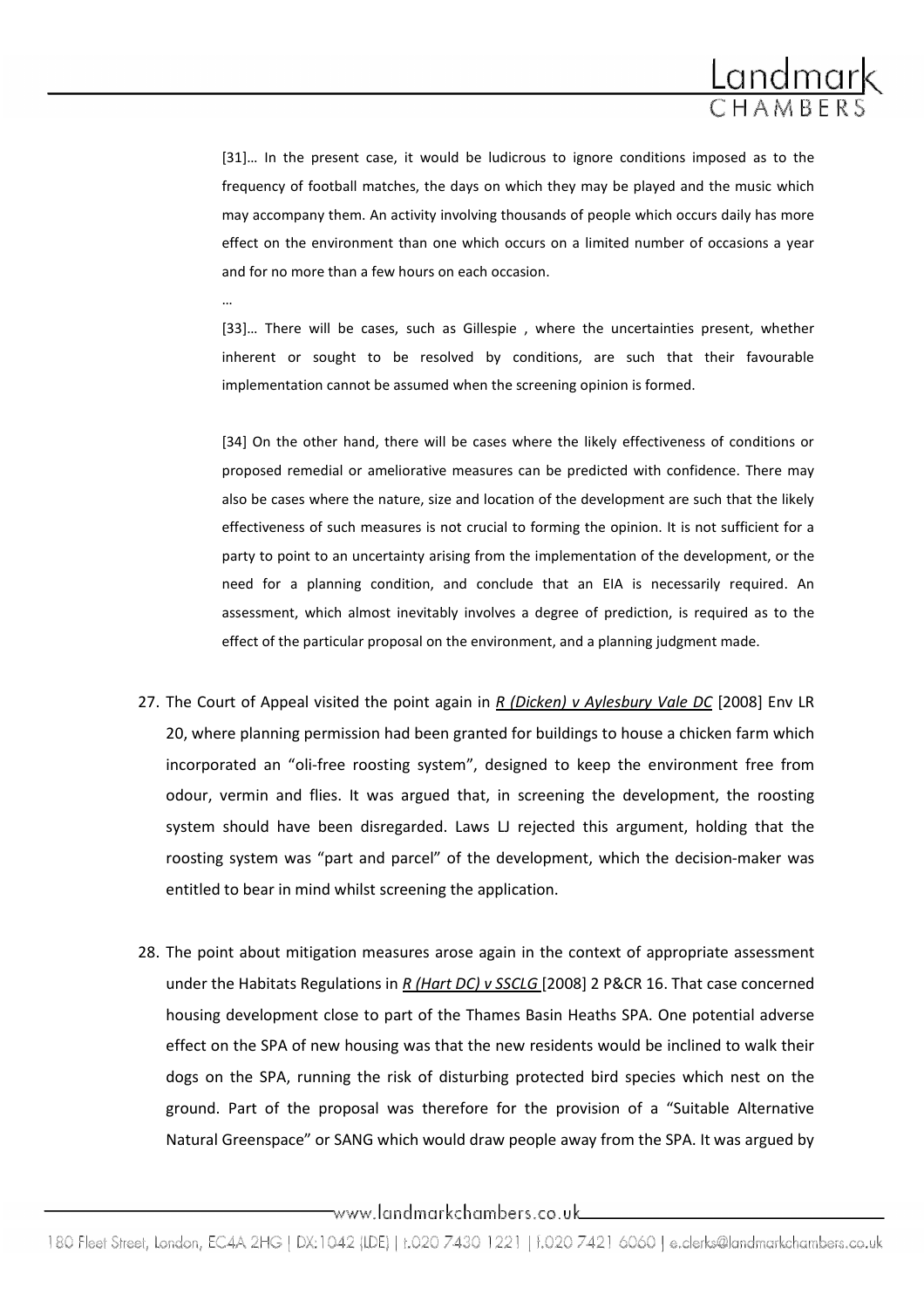

the local authority that the SANG should be disregarded in assessing the effects on the SPA. Sullivan J rejected that contention:

[55] The first question to be answered under Art.6(3) or reg.48(1) is: what is the plan or project which is proposed to be undertaken or for which consent, permission or other authorisation is sought? The competent authority is not considering the likely effect of some hypothetical project in the abstract. The exercise is a practical one which requires the competent authority to consider the likely effect of the particular project for which permission is being sought. If certain features (to use a neutral term) have been incorporated into that project, there is no sensible reason why those features should be ignored at the initial, screening, stage merely because they have been incorporated into the project in order to avoid, or mitigate, any likely effect on the SPA.

…

 $\overline{\phantom{0}}$ 

[72] The underlying principle to be derived from both the  $Waddenze^{15}$  judgment and the domestic authorities referred to above is that, as with the EIA Directive, the provisions in the Habitats Directive are intended to be an aid to effective environmental decision making, not a legal obstacle course. If, having considered the "objective information" contained in the EPR Report, and agreed by NE in the Statement of Common Ground, the first defendant, as the competent authority, was satisfied that the package put forward by the second and third defendants, including the SANGS, would avoid any net increase in recreational visits to the SPA (thereby avoiding any increased disturbance to the Annex 1 bird species), it would have been "ludicrous" for her to disaggregate the different elements of the package and require an appropriate assessment on the basis that the residential component of the package, considered without the SANGS, would be likely, in combination with other residential proposals, to have a significant effect on the SPA, only for her to have to reassemble the package when carrying out the appropriate assessment.

29. Sullivan J revisited the point in *Millgate Developments Ltd v SSCLG*[2008] EWHC 1906 (Admin) where it was contended that a planning inspector had erred in requiring SANGs to be secured by s 106 agreement to be taken into account. Sullivan J held that that was not what the inspector was doing, but rather he was applying Natural England's guidance that "if sufficient avoidance mechanisms were incorporated into the proposal itself so that it could be concluded on the basis of an objective assessment that there was no risk of significant

-www.landmarkchambers.co.uk

<sup>&</sup>lt;sup>15</sup> Case C-127/02 Landelijke Vereniging tot Behoud van de Waddenzee and Nederlandse Vereniging tot Bescherming van Vogels v Staatssecretaris van Landbouw , Natuurbeheer en Visserij [2004] ECR I-7405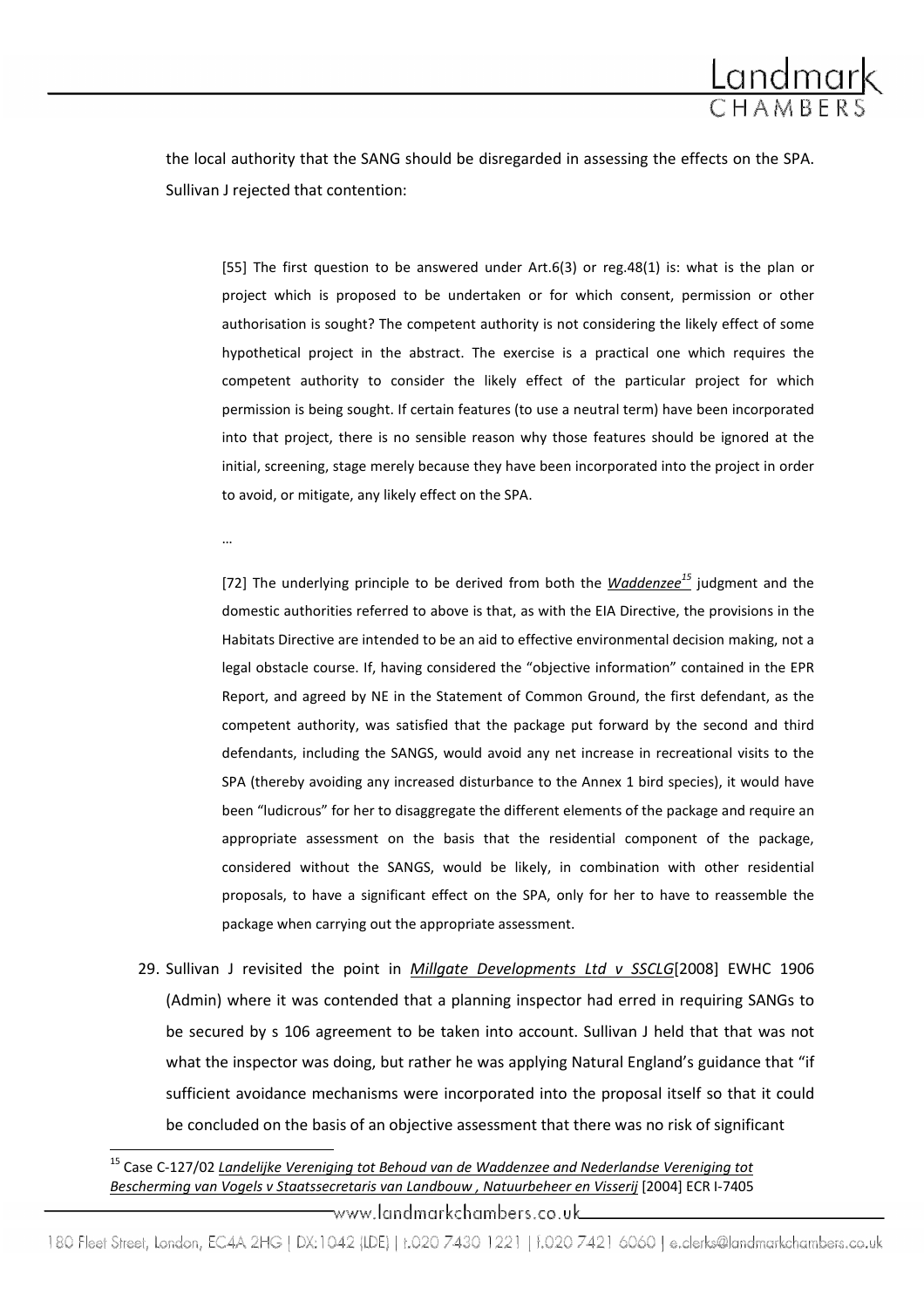

harm to the SPA, an appropriate assessment would not be necessary before the proposal could proceed".<sup>16</sup> On the facts, the inspector had simply rejected the contention of the applicants that other SANGs, some distance from the appeal site, could mitigate the effects of the development on the SPA. That conclusion was "pre-eminently a matter of planning judgment for the inspector".<sup>17</sup>

30. Both Hart and Millgate raise a further issue, which was also dealt with the by the Court of Appeal in R (Lewis) v Redcar and Cleveland BC [2008] 2 P&CR 21. The question essentially is, how should a planning decision-maker approach the advice received from Natural England as the statutory conservation body? In Hart, the Secretary of State had departed from the inspector's conclusions on adverse effects on the SPA in favour of the analysis of Natural England. In Lewis, it was alleged that the local planning authority had failed to come to the conclusion for themselves that there were no adverse effects on an adjoining SPA. The argument was effectively that the discretion had been unlawfully delegated to Natural England and the RSPB, whose views were accepted without more. Pill LJ held:

> [85] NE and RSPB are, of course, organisations of high repute. I have no doubt that in approving the scheme, subject to the conditions they required, they were well aware of the nature and extent of the reg.48 duty. A summary of their findings was included in the report to Committee and Committee members were entitled to rely on their recommendations. Mrs Mealing, who was aware of the test to be applied, expressed her opinion. The recommended conditions were included in the report submitted to the Committee. It is not suggested that members of the Committee failed to consider the report. One of the stated reasons for granting permission was that "subject to suitable safeguarding conditions, the integrity of the nearby protected sites will not be compromised".

> [86] In these circumstances, neither the failure to set out the reg.48 test, nor the failure to set out Mrs Mealing's opinion, in the report to Committee, in my view, require the planning decision to be quashed. The issue had received expert consideration. The Committee had expert advice and could assume from the source of that advice that the appropriate test had been applied.

 $\neg$ www.landmarkchambers.co.uk $\qquad \qquad$ 

 $\overline{\phantom{0}}$  $^{16}$  [14]  $17 \overline{191}$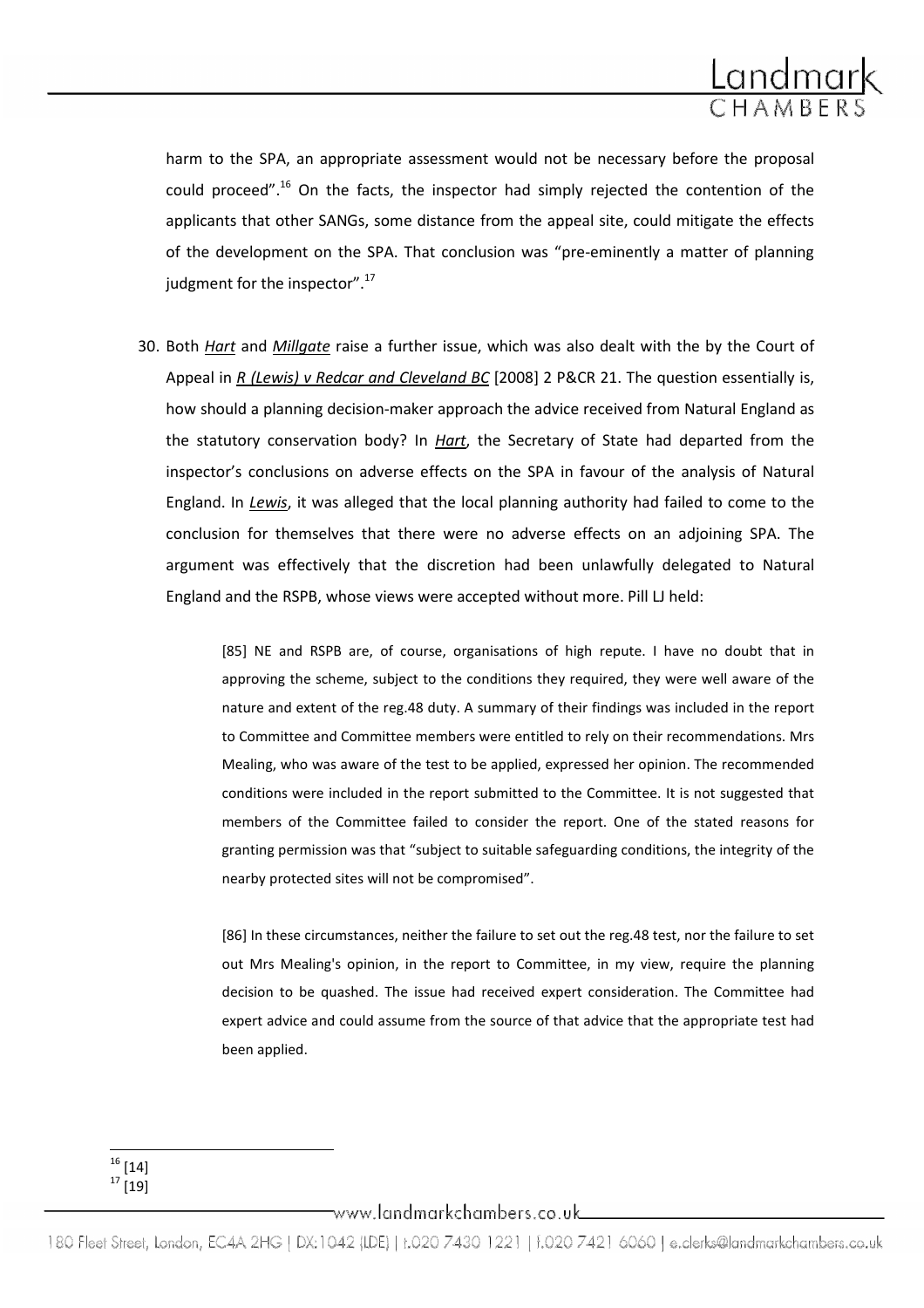31. It is clear from these cases that Natural England's analysis will often be decisive, but that the planning authority must still make its own judgment on adverse effects.

# Environmental information

- 32. The final topic which I wish to cover concerns the nature of the environmental information provided to the local planning authority or inspector, and how that information should be dealt with by the authority which receives it. In  $R$  (Finn-Kelcey) v Milton Keynes Council [2008] EWCA Civ 1067, information had been provided by the applicant to the local authority in the context of an application for a wind farm in Bedfordshire. The information provided included a reference to raw wind speed data, which had been used to assess the noise which the wind far would cause and the power which it would generate. Third party objectors had not been provided with the raw wind speed data, although they had been provided with the environmental statement and a further statement submitted by the applicant.
- 33. In the Court of Appeal, it was held that the EIA Regulations as in force at the time imposed no obligation on the Council or the developer to send the raw wind speed data to the objector. The duty, which arose from the direct effect of Directive 2003/35/EC amending the EIA Directive as the relevant provisions had not been transposed into UK law at that time, was merely to make the data available. A reference in the written document, which had been sent to the applicant and placed on the planning file, to CDs containing the data was sufficient for these purposes. Keene LJ held:

[41] It seems to me that the way in which technical information is "made available" is bound to vary and these days will often consist of the use of some electronic format, whether on CD, memory stick or some other method. There can be no objection to that, but it means that the traditional planning file, well-suited to hard copy paper documents, will not always be easy to use for such electronic material. No doubt the CDs sent by the IP could have been put into some plastic sleeves in the file, but there can in principle be no objection to such items of information being kept separately by a planning authority, so long as the file itself indicates their existence and availability. It is little different from the way in which physical models of a proposed development, more common in the past than today, have generally been dealt with. The important thing in such cases is that those interested should be informed that the material is available.

www.landmarkchambers.co.uk\_\_\_\_\_\_\_\_\_\_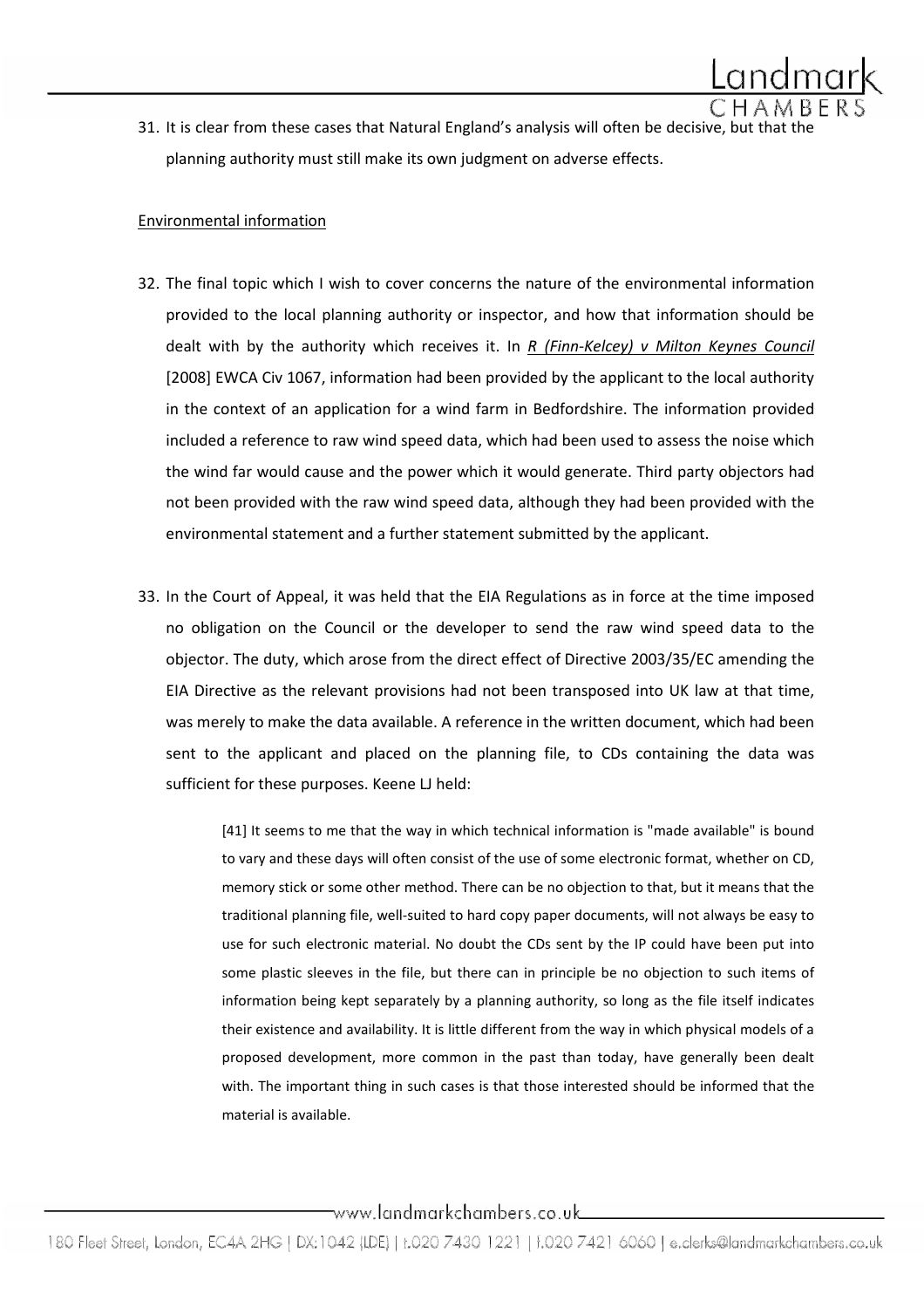

34. The Court of Appeal's judgment is premised on the amendments to the EIA Regulations which gave effect to Directive 2003/35/EC not being in force. Those amendments extend the requirement to distribute information which is received after the submission of the environmental statement to "any other information", rather than just information received by the decision-maker pursuant to a request under reg 19(1) of the EIA Regulations. The new reg 19(7) provides:

> (7) Where information is requested under paragraph (1) or any other information is provided, the relevant planning authority, the Secretary of State or the inspector, as the case may be, shall suspend determination of the application or appeal, and shall not determine it before the expiry of 14 days after the date on which the further information or any other information was sent to all persons to whom the statement to which it relates was sent or the expiry of 21 days after the date that notice of it was published in a local newspaper, whichever is the later

35. This is a potentially difficult provision for developers and local authorities. Often, the submission of the ES will not be the end of the story even where there is no request made for further information under reg 19(1). Eager developers may submit further evidence in respect of environmental matters through an abundance of caution or because it assists their case. Reg 19(7) seems to require that information to be sent to those to whom the ES was sent, although in my view that should only apply to the statutory consultees who are required to be sent the ES. The Court of Appeal did not have to grapple with this issue in Finn-Kelcey.

> Richard Turney Landmark Chambers

rturney@landmarkchambers.co.uk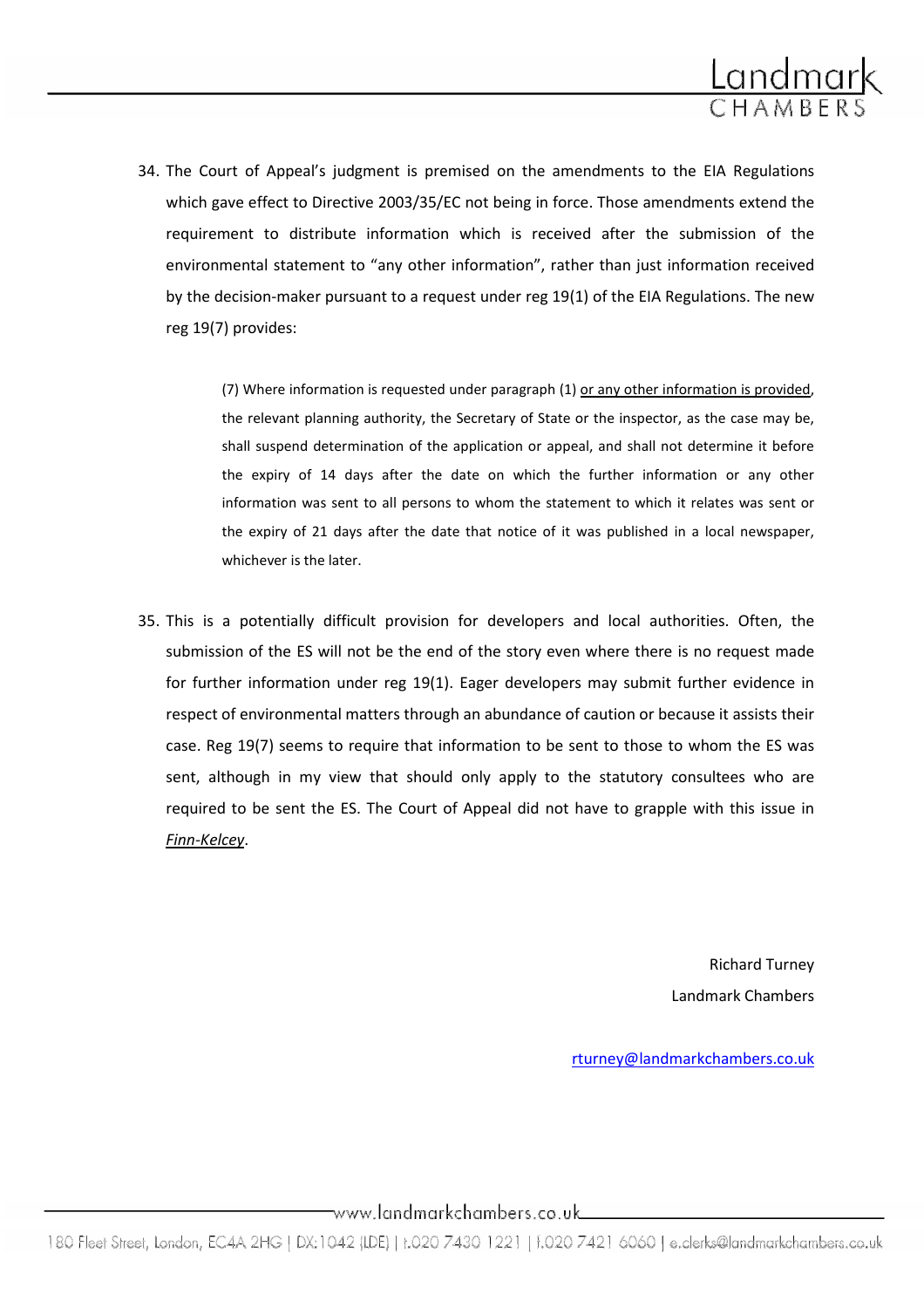

#### ADDENDUM: Reasons for negative screening opinions

# Extract from paper given by James Maurici, Landmark Chambers, given at this conference last year

#### Reasons for negative screening decisions?

- 1. Are local planning authorities or the Secretary of State required to give reasons for a negative screening opinion or direction (i.e. that development is not EIA development) pursuant to the Town & Country Planning (Environmental Impact etc.) Regulations 1999 ("the 1999 Regulations")?
- 2. An examination of the 1999 Regulations themselves would suggest not. The 1999 Regulations do not state that reasons need to be given for a negative screening decision. In direct contrast under reg. 4(6) of the 1999 Regulations where a positive screening decision is given i.e. that development is EIA development there is an express duty to give "a written statement giving precisely and clearly the full reasons for that conclusion". This would suggest that the drafter of the 1999 Regulations made a deliberate choice not to require the giving of reasons for negative, as opposed to positive, screening decisions under reg. 4.
- 3. However, the matter does not end there. The issue was considered by the Court of Appeal (Nourse, Pill, Mummery LJJ) in the context of a renewed application for permission for judicial review in  $R$  v Secretary of State for the Environment, Transport and Regions, ex parte Marson [1998] Env LR 761. In that case, Parcelforce proposed to develop a 17 hectare site near Coventry Airport for the construction of sorting and handling depots. The Secretary of State determined that EIA was not required. This decision was challenged by way of judicial review. It was contended that he had unlawfully failed to give reasons, or to give sufficient reasons for the decision.
- 4. Marson in fact concerned the predecessor to the 1999 Regulations (the Town & Country Planning (Assessment of Environmental Effects) Regulations 1988) and the pre-1997 version of the EIA Directive. However, the reasoning of the Court of Appeal is equally applicable in

\_www.landmarkchambers.co.uk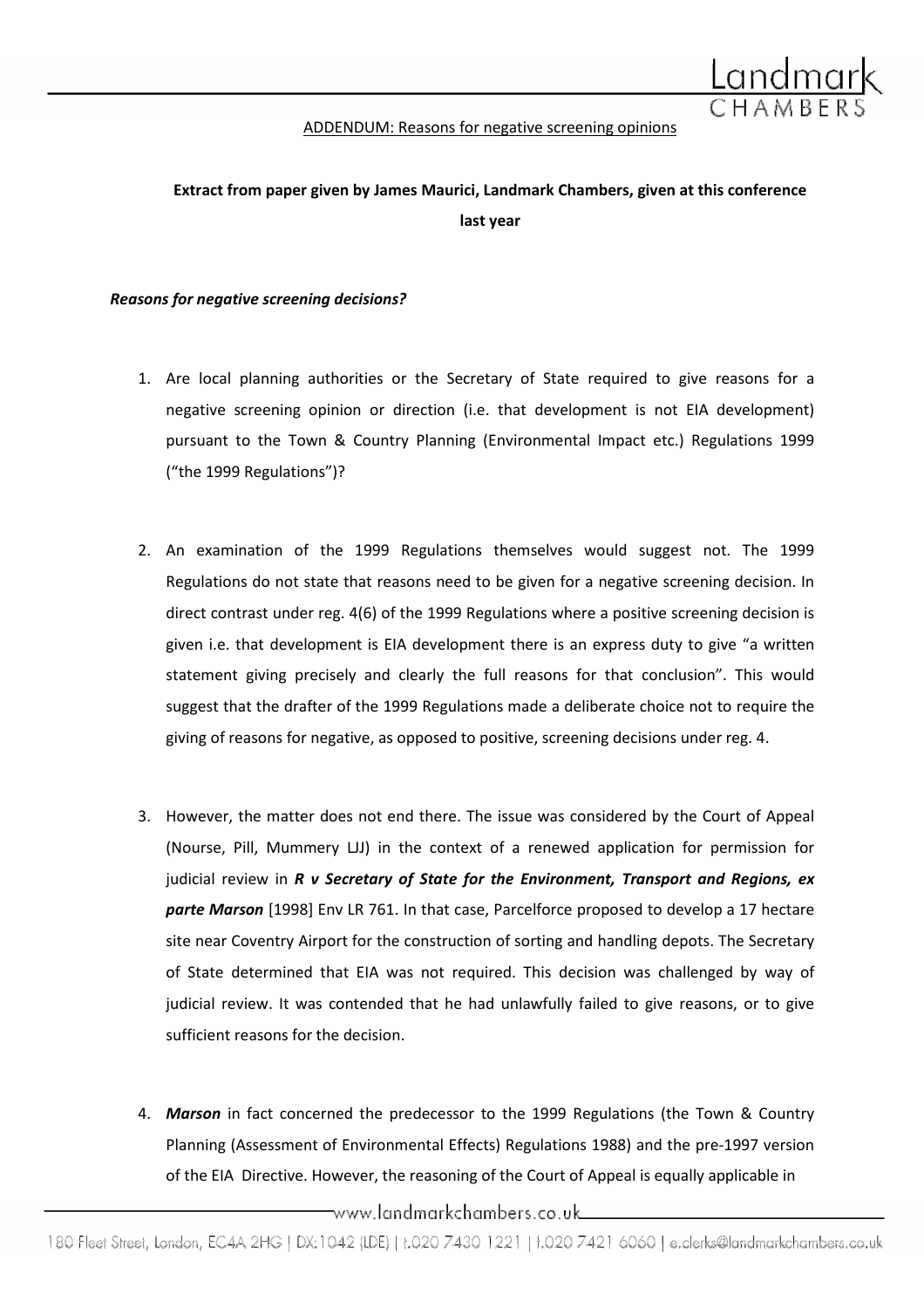

the context of negative screening decisions under the 1999 Regulations. Indeed Pill LJ at p. 679 expressly said so in rejecting a submission that Directive 97/11/EC was material to the decision reached by the Court of Appeal $^{18}$ .

5. The Court of Appeal refused permission and held that it was not arguable that reasons were required where the competent authority of a member state decides not to require an EIA in relation to a particular project:

> "1) No general duty has been established under Community law or national law to give reasons for all decisions by competent authorities of Member States.

> 2) Neither the Directive nor the 1988 Regulations expressly require reasons to be given for a decision not to direct an environmental impact assessment.

> 3) The applicant's right is not a right to an environmental impact assessment but to a decision from the Secretary of State as to whether such an assessment is required.

> 4) The decision requires an exercise of judgment by the Secretary of State and he is left with a discretion in its exercise. The requirement for a decision is only one part of the procedures provided for planning control and the protection of the environment.

> 5) Whether or not there is an environmental impact assessment, the local planning authority, in determining applications for planning permission, must have regard to "material considerations" (sections 54A and 70 of the 1990 Act) which will include environmental considerations. The applicant had the opportunity to make representations to the local planning authority and the authority were supplied with information upon environmental considerations, albeit not in the form of an assessment in the form specified in the Directive and Regulations.

> 6) The right concerned in the circumstances is removed from the relevant substantive decision, that is the decision whether or not to grant planning permission.

> 7) The right conferred is very far removed from the fundamental right considered by the ECJ in Heylens... $n^{19}$

 $\overline{a}$ 

<sup>19</sup> Following what Richards J. said in *Gillespie* (see below) para. 5) of the reasoning has been undermined by the House of Lords decision in Berkeley v. Secretary of State for the Environment [2001] 2 AC 603 but "that does not affect the balance of the reasoning, the broad thrust of which … hold[s] good."

\_www.landmarkchambers.co.uk

 $18$  See para. 5 of the judgment of Burton J. refusing permission in the case of *Probyn* (see below) where in relation to Marson he said:

<sup>&</sup>quot;That decision did not relate to the identical Regulation, but it is seemingly common ground, certainly it was before me, that that does not make any difference and that the decision of the Court of Appeal has the same effect on these Regulations as in relation to the specific Regulation it was considering, and that the fundamental principle was very fully set out by the Court of Appeal in that case, namely that there was no obligation on the Secretary of State to give reasons when giving a decision as to whether or not an environmental assessment is necessary."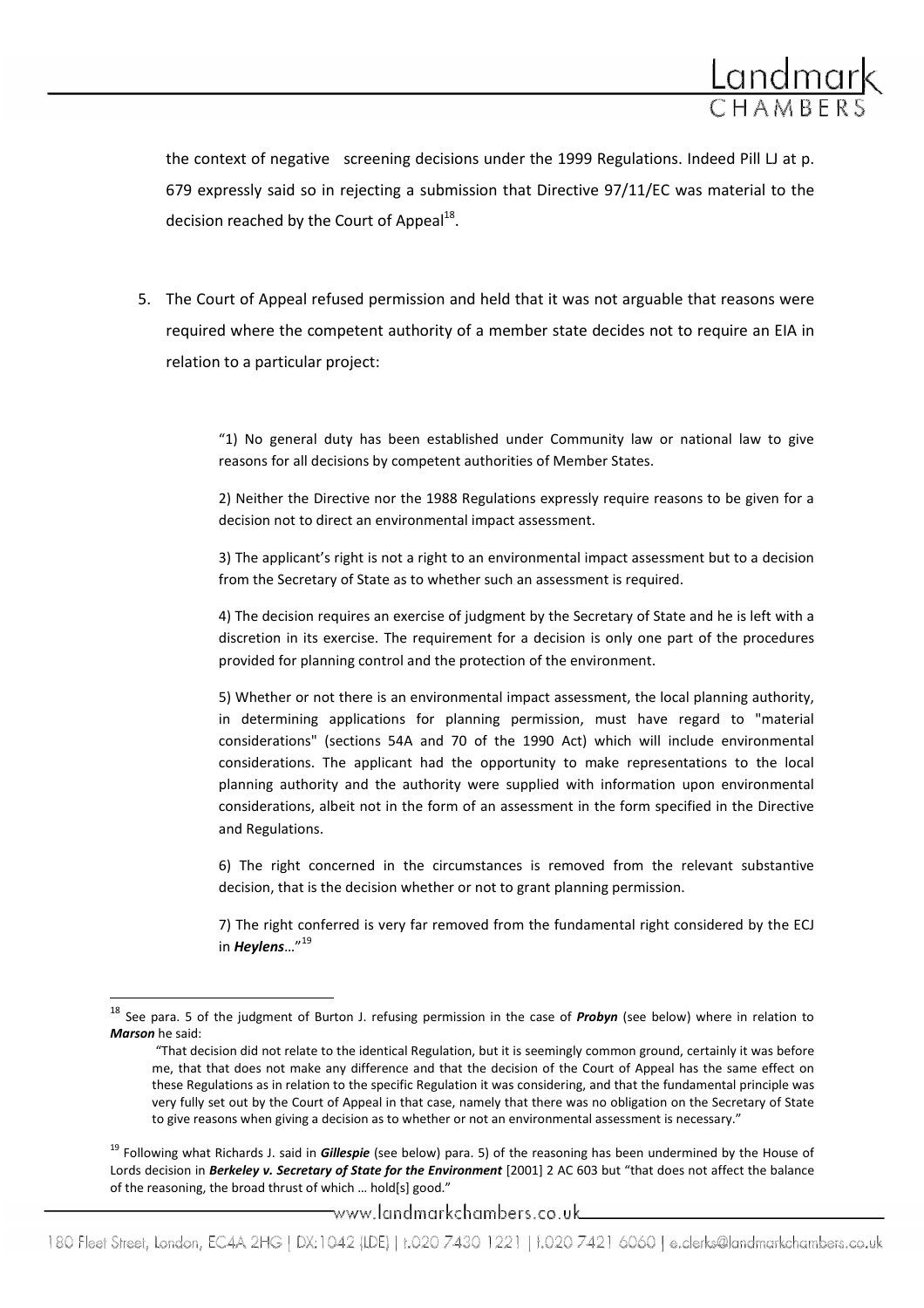

- 6. In Marson (see p. 766) the decision letter said that no EIA was required because the Secretary of State was of the opinion that the proposed development "would not be likely to have significant effect on the environment by virtue of factors such as its nature, size and location". Pill LJ said at 766 that even if there was an obligation to give reasons " … that the statement gives a reason or reasons for the decision because the words of the Regulation, which are recited, set out the basic criteria for the decision". At 770 he said that "reasons for the decision were given, albeit in summary form".
- 7. Marson has been cited and relied upon in the following cases: R. v St Edmundsbury BC Ex p. Walton [1999] Env. L.R. 879 per Hooper J.; BAA Plc v Secretary of State for Transport, Local Government and the [2002] EWHC 1920; [2003] J.P.L. 610; Gillespie v First Secretary of State [2003] EWHC 8; [2003] 1 P. & C.R. 30<sup>20</sup>.
- 8. Marson was recently reconsidered by Burton J in an application for permission to apply for judicial review in  $R$  (on the application of Probyn) v First Secretary of State  $[2005]$  EWHC 398 (Admin). A 25m high fume extraction stack had been built pursuant to planning permission at a combined slaughter house and cutting facility for chickens. The permission was subsequently quashed and an application was made for permission for retention of the stack. The claimants requested a screening direction under Regulation 4(8) of the EIA Regulations<sup>21</sup>,

 $\overline{a}$ 

\_www.landmarkchambers.co.uk\_\_\_

<sup>20</sup> In that case, Richards J. said:

<sup>&</sup>quot;Although the judgment of the Court of Appeal in Marson was on a permission application, it was a detailed judgment and is of strong persuasive authority. I accept that the decision of the House of Lords in Berkeley has undermined part of the reasoning, namely reliance on the fact that the applicant had the opportunity to make representations on the environmental considerations and the authority was supplied with information on those considerations. But that does not affect the balance of the reasoning, the broad thrust of which seems to me still to hold good."

The Court of Appeal ([2003] EWCA Civ 400; [2003] Env. L.R. 30) upheld Richards J's decision but did not consider Marson and reasons aspect.

<sup>&</sup>lt;sup>21</sup> Reg. 4(8) provides "The Secretary of State may direct that particular development of a description mentioned in Column 1 of the table in Schedule 2 is EIA development in spite of the fact that none of the conditions contained in sub-paragraphs (a) and (b) of the definition of "Schedule 2 development" is satisfied in relation to that development." See further: Berkeley v Secretary of State for the Environment Transport & Regions & London Borough of Richmond upon Thames [2002] Env. L.R. 14.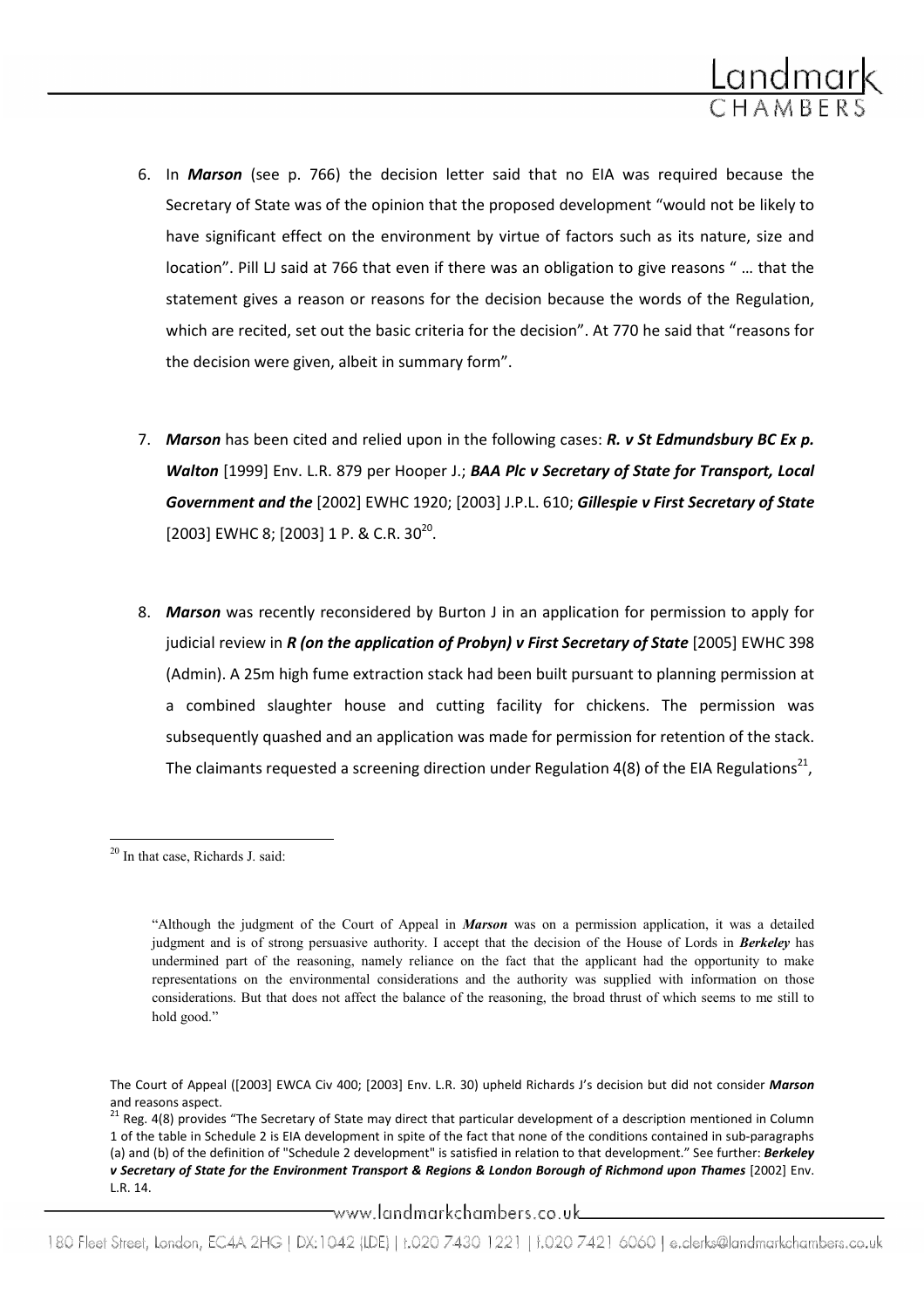

but the Secretary of State declined. It was contended that he had unlawfully failed to give reasons, or to give sufficient reasons.

9. The claimants in *Probyn* relied upon two ECJ decisions post-Marson namely, Commission v Italy C-87/02 and Commission v Italy C-83/03, to suggest that Marson was wrongly decided. In C-87/02, Advocate General Ruiz-Jarabo Colomer stated (at [36]) that:

"36. An administrative decision which concludes that the particular features of a project are

not such that it is damaging to the environment must be explained by reasons. (35) According to the general rule, which I have already set out, all projects must be made subject to an assessment of their effects prior to authorisation; therefore, if a particular project is excluded from that requirement because it is not harmful, the reasons on which that finding was based must still be disclosed. Environmental protection currently occupies a prominent position among Community policies. (36) Furthermore, the Member States also have a crucial responsibility in that area. (37) Community citizens are entitled to demand fulfilment of that responsibility (38) under Article 37 of the Charter of Fundamental Rights of the European Union, (39) which guarantees a high level of environmental protection and the improvement of the quality of the environment. Accordingly, the main elements of any measure which strays from the general criteria aimed at protecting the environment must be duly specified, since that is an embodiment of the rational exercise of power, as well as being a tool which, if necessary, enables the measure to be reviewed subsequently<sup>22</sup>."

And paras. 31 to 35:

l

www.landmarkchambers.co.uk\_

 $^{22}$  Note also paras. 20 – 22 of the Advocate-General's opinion:

<sup>&</sup>quot;20. The Commission maintains that, pursuant to Article 4(2) of the Directive and Article 1(6) of the Presidential Decree of 12 April 1996, the Italian authorities are obliged to check the impact of the Lotto Zero route on the environment. The Commission goes on to state that the decision not to submit the project to an environmental impact assessment, adopted in Regional Decree 25/99, is not explained by reasons.

<sup>21.</sup> The Italian Government responds that the project was checked and that it was possible to adopt the decision by administrative silence, without providing reasons, but that, in any event, the decision contained in the Presidential Decree of 12 April 1996 is explained by reasons because it refers to the report from the Regional Committee for the Assessment of Effects on the Environment.

<sup>22.</sup> The Commission contends that its complaint essentially relates to the fact that the Italian authorities failed to check whether the characteristics of the project required it to be assessed for its impact, a failure which is evidenced by the absence of reasons in Decree 25/99" (emphases added).

<sup>&</sup>quot;31. As the Commission rightly points out in the reply, the dispute therefore centres on the issue of whether the Italian competent authorities examined the characteristics of the Lotto Zero project in order to establish whether there would be any damage to the environment and, if so, whether they made their consent conditional on a prior assessment of the impact of the project on the environment.

<sup>32.</sup> That supervision was carried out, in the formal sense, inasmuch as Regional Decree 25/99 of 15 November 1999 states that it is not necessary to assess the effects of the project on the natural surroundings on the grounds that it does not affect a protected zone and the Regional Committee for the Assessment of Effects on the Environment came to a favourable conclusion in the meeting held on 22 October 1999. However, the committee's report is as lacking in detail as the Decree, (32) in that it merely contains a reference to the positive opinion which was issued by the civil engineer on 6 July 1999, under number 8634, and which, like the administrative decision and the conclusion of the committee, is not explained by reasons. (33)

<sup>33.</sup> That document, which the defendant Member State submitted with its reply to the questions formulated by the Court, is not a report on the environmental impact of the public works under discussion. It is clear from simply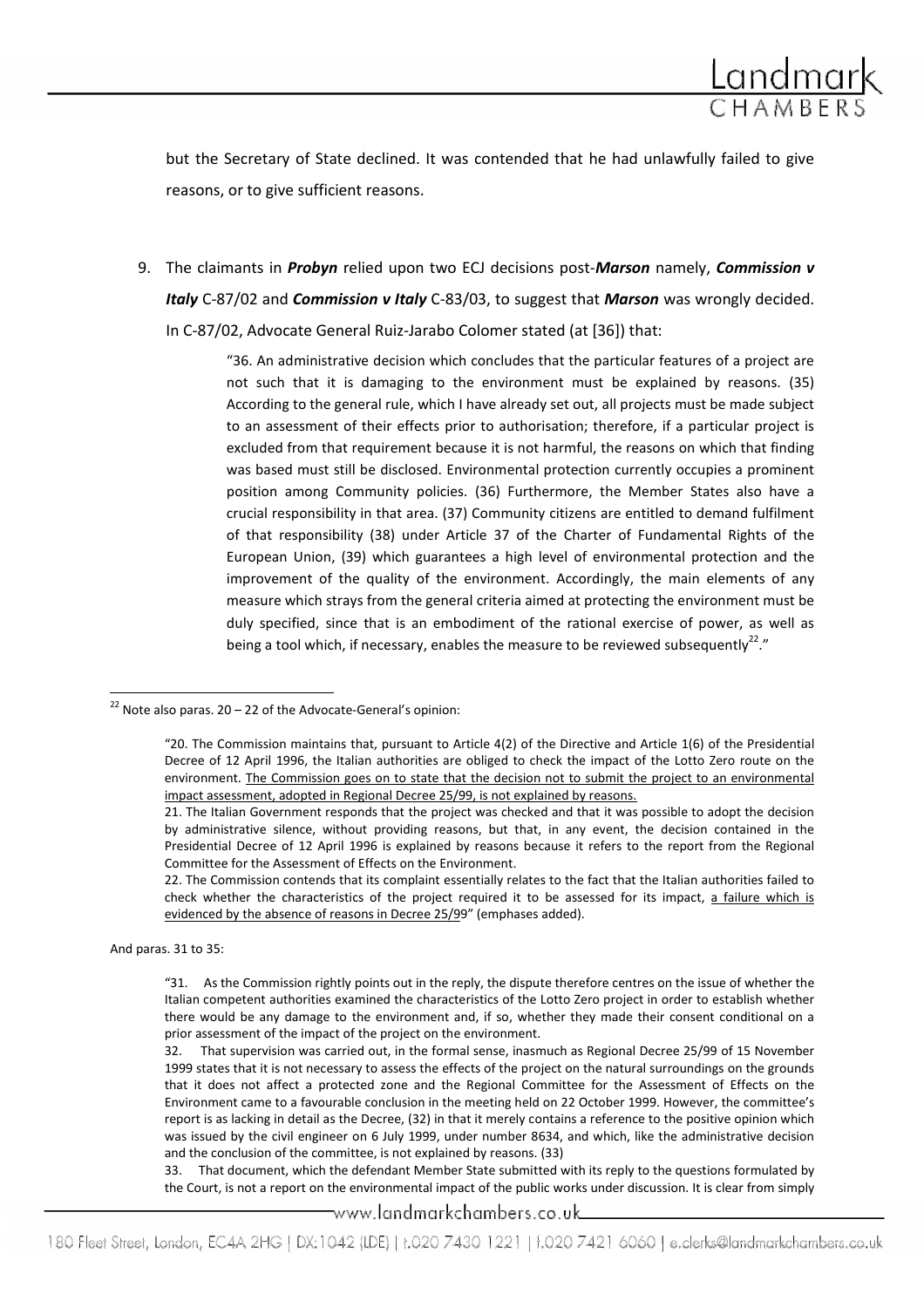

10. The ECJ's conclusion was more ambiguous ([46]-[49]):

"46. Examination of the documents produced shows that Decree No 25/99, by which the Abruzzo Region gives a favourable opinion as regards the outcome of the screening procedure and decides to exempt the project from the assessment procedure, is based on a cursory statement of reasons and merely refers to the favourable opinion by the Coordinating Committee. The latter opinion, which appears in the handwritten minutes of the Committee's meeting of 22 October 1999, contains a sentence which conveys the favourable opinion and states that in adopting that opinion, the Committee had available to it the civil engineer's opinion No 8634 of 6 July 1999.

47. As the Advocate General rightly observes in point 33 of his Opinion, that opinion by Teramo's civil engineering department, produced at the Court's request, is not an opinion on the environmental effects of the project, but merely an authorisation 'solely for hydraulic purposes' to cross the Tordino river and carry out certain works. The document attached by the Italian Republic to its defence, the cover page of which gives the necessary details as to the nature of the document and which was produced at the Court's request, does not appear to be required under the Law as part of the screening procedure. Moreover, the Court does not have information which would allow it to conclude that it was used by the competent authority as a basis for its decision.

48. That information indicates that no screening was carried out to determine whether to subject the project 'Lotto zero' to an impact study and that the failure to fulfil obligations as set out by the Commission in its claims is established.

49. It should be pointed out, however, that if the civil engineer's opinion had not been produced at the request of the Court, it would have been impossible to determine whether the screening had been carried out or not. It must be observed that a decision by which the national competent authority takes the view that a project's characteristics do not require it to be subjected to an assessment of its effects on the environment must contain or be accompanied by all the information that makes it possible to check that it is based on adequate screening, carried out in accordance with the requirements of Directive 85/337."

11. In Probyn, Burton J accepted that all that the ECJ decided was that it could not be satisfied that screening had actually occurred<sup>23</sup> – the best evidence of the absence of screening being that no reasons had been given. However, he did acknowledge (at [12]) that "it is plain that the drift of the European Courts –or, at any rate, that of those arguing before the European

reading the document that it is an authorisation, 'solely for hydraulic purposes', (34) to cross the Tordino river and to carry out work on the riverbed relating to the construction of a number of viaducts.

<sup>23</sup> "[a]t least in fuller form, a case was put forward by the Commission that there had not been a screening at all, and that the best evidence of the absence of screening was that there had not been any reasons given."

l

www.landmarkchambers.co.uk\_

<sup>34.</sup> The report attached to the defence is not the opinion of the civil engineer referred to in the decision of the regional committee; instead it is an environmental compatibility study conducted in December 1997 at the request of a company called ERM Italia Srl.

<sup>35.</sup> It is clear from the foregoing considerations that, by failing to check whether the construction of the road in Teramo required an environmental impact assessment, the Italian Republic has committed the breach complained of by the Commission."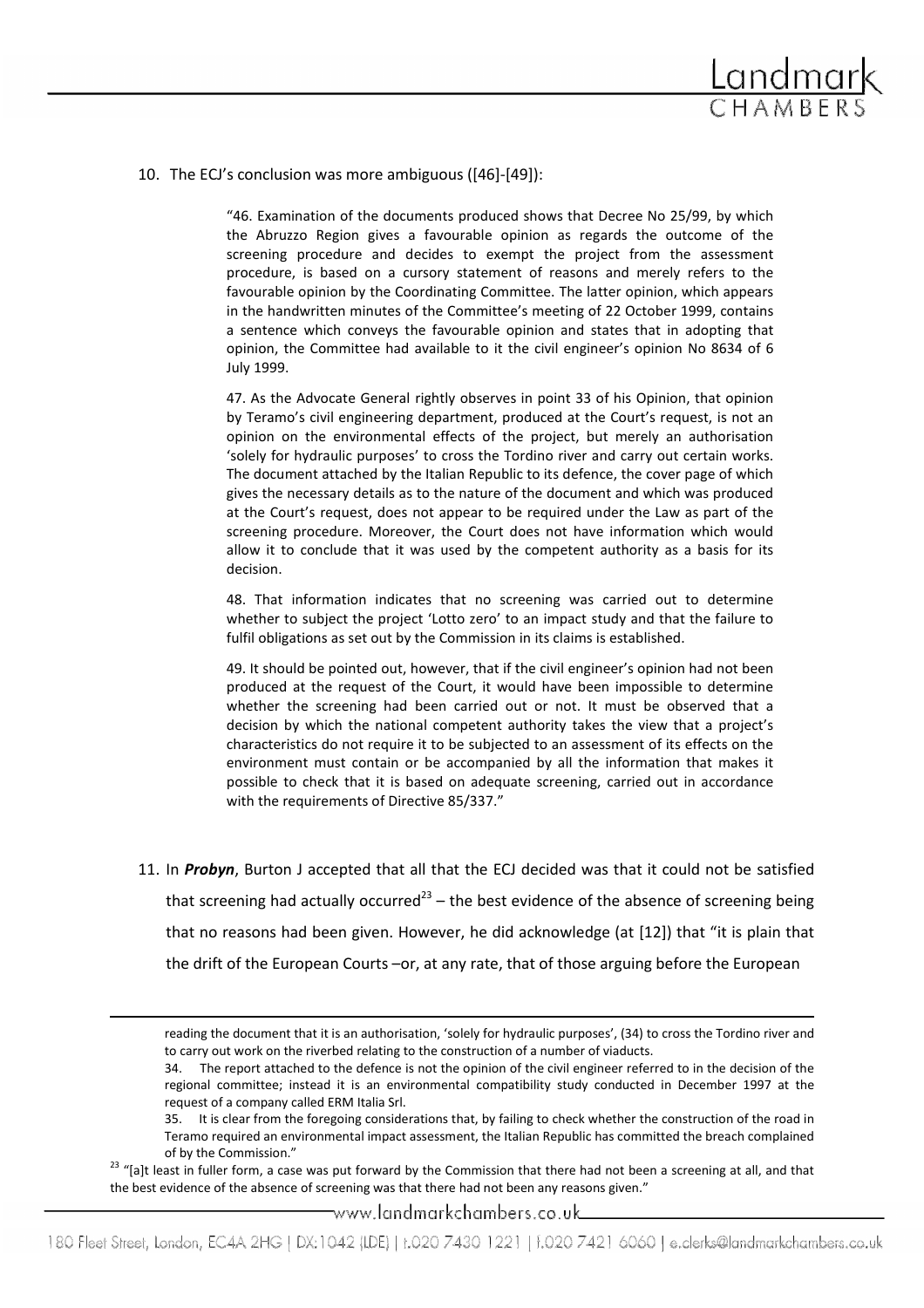

Court -is flowing in the other direction from Marson". Nevertheless, Burton J. refused permission because ([20]):

" … it would … be quite inappropriate, and in the interests of neither of the parties in this case for me to grant permission to send this through to a full hearing by the Administrative Court, where the overwhelmingly likely result would be that the Administrative Court would consider itself either bound or extremely persuaded by Marson, and would leave the matter to the Court of Appeal to decide whether it was or was not bound by its own previous decision, and whether it should or should not reconsider it in the light of the apparent dicta of the European Court in the Italy cases, or refer the matter to the European Court. Consequently, it is only a mercy, and a saving time and costs, if I prevent that unnecessary course now, but enable the parties to take the matter straight to the Court of Appeal by way of a renewal of this application; or, if that is the way it must be, by way of an application for permission to appeal against my refusal."

- 12. Laws LJ subsequently granted permission to appeal in **Probyn** saying " ... I have an uneasy sense that judicial insistence on full or fuller reasons in these cases will be an instance (in the tired phrase) of the best being the enemy of the good …". The appeal was, however, withdrawn shortly before it was heard by the Court of Appeal.
- 13. However, the Court of Appeal is due to consider the issue in **Mellor (R on the application of)** v Secretary of State For Communities & Local Government [2007] EWHC 1339 (Admin). The case is listed in the new year. The appellant is seeking a reference to the ECJ
- 14. Furthermore, the Commission has recently announced that it will be taking infraction proceedings against the UK in relation to the failure to give reasons for negative screening decisions. The complaint that has led to these proceedings arises from the Marson case!
- 15. Given all this what in EIA Directive supports an obligation to give reasons for negative screening decisions? Not a lot. Article 4 makes no reference to a need to provide reasons in determining whether EIA is required. This is in marked contrast with the wording at Article 9 of the EIA Directive relating to decisions to grant or refuse development consent. The wording here expressly requires the competent authority to make reasons for their decision available to the public. Had it been the purpose and intention of the EIA Directive that

\_www.landmarkchambers.co.uk\_